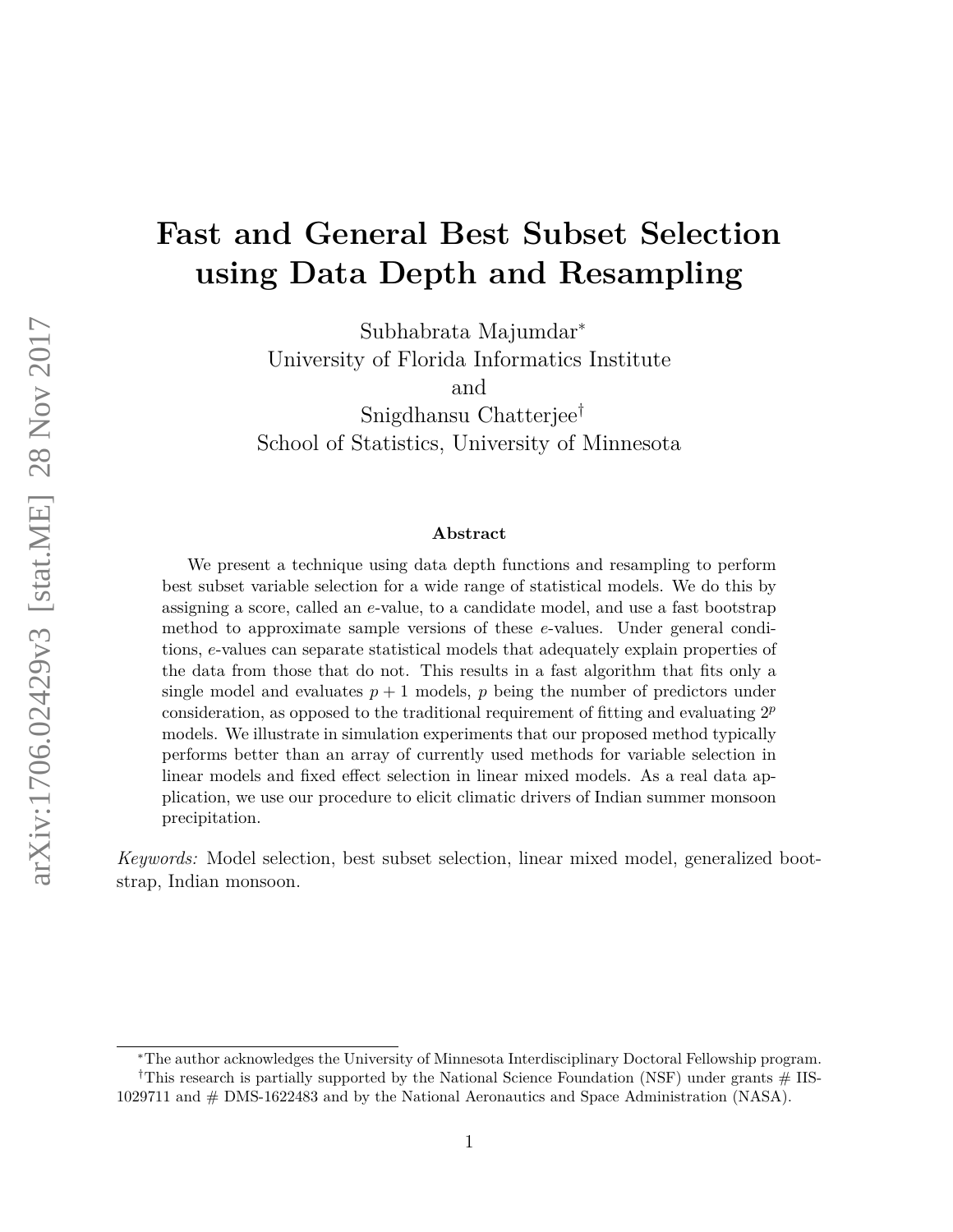### **1 Introduction**

Consider the linear model

<span id="page-1-0"></span>
$$
Y = X\beta + \epsilon \tag{1.1}
$$

where  $Y \in \mathbb{R}^n$  is the vector of responses,  $X \in \mathbb{R}^{n \times p}$  is the predictor matrix,  $\beta \in \mathbb{R}^p$  is the unknown vector of coefficients, and  $\epsilon \in \mathbb{R}^n$  is a vector of independent and identically distributed random errors. Many important applications of this model demand the detection of important predictors affecting the response and thus obtaining a parsimonious fit to the data in hand. Because of this, variable selection in linear models has been a well-studied topic, including classics [\(Akaike,](#page-23-0) [1970;](#page-23-0) [Schwarz,](#page-26-0) [1978;](#page-26-0) [Shao,](#page-26-1) [1996;](#page-26-1) [Tibshi](#page-26-2)[rani,](#page-26-2) [1996\)](#page-26-2) and more recent advances [\(Bertsimas et al.,](#page-24-0) [2016;](#page-24-0) [Lai et al.,](#page-25-0) [2015;](#page-25-0) [Zou,](#page-26-3) [2006\)](#page-26-3). The two major avenues variable selection has been explored through are sparse penalized regression and best subset selection. Sparse penalized regression has received abundant attention in the past two decades due to its relative computational simplicity and ability to tackle high-dimensional data. However, there are several inferential and algorithmic issues associated with such methods: for example the bias and confidence intervals of Lasso estimates [\(Zhang and Zhang,](#page-26-4) [2014\)](#page-26-4) and use of convex relaxations to compute approximate local solutions of nonconvex penalized regression problems [\(Wang et al.,](#page-26-5) [2013;](#page-26-5) [Zou and Li,](#page-26-6) [2008\)](#page-26-6). A detailed discussion of the caveats of penalized regression procedures can be found in [Bertsimas et al.](#page-24-0) [\(2016\)](#page-24-0).

On the other hand, the major challenge of performing best subset selection by checking multiple model fits is computational. In the setup of  $(1.1)$  there are  $2<sup>p</sup>$  potential models, and navigating through this model space is an NP-Hard problem [\(Natarajan,](#page-25-1) [1995\)](#page-25-1). Greedy methods like forward selection or backward deletion give no theoretical guarantee to select the correct model, and popular algorithms like leaps-and-bounds or branch-and-bounds are not computationally scalable to even moderate data dimensions  $(n \approx 100, p \approx 50)$ . A recent paper by [Bertsimas et al.](#page-24-0) [\(2016\)](#page-24-0) proposed a tractable solution to the best subset problem using techniques from the optimization literature. It requires specifying the desired level of sparsity in the final model beforehand and works well in practice when the true model has a small number of non-zero coefficients. However, this is a largely unverifiable assumption, and there are more computational issues associated with it in high-dimensional situations, which we shall discuss later in the paper.

Although there has been some progress in best subset model selection for linear regression, it has received lesser attention for more complex models due to its perceived computational intractability and lack of intelligent search strategies. The fence methods [\(Jiang et al.,](#page-24-1) [2008;](#page-24-1) [Nguyen and Jiang,](#page-25-2) [2014\)](#page-25-2) are popular in performing model selection in mixed effect models. Model selection criteria that expand the Akaike Information Criterion (AIC), Bayesian Information Criterion (BIC) and Mallow's *C<sup>p</sup>* to mixed models [\(Meza and Lahiri,](#page-25-3) [2005;](#page-25-3) [Vaida and Blanchard,](#page-26-7) [2005\)](#page-26-7) and robust regression [\(Ronchetti,](#page-25-4) [2000\)](#page-25-4) have also been proposed. However, they still depend on multiple model fits and suffer from the same scalability issues as linear regression best subset selection.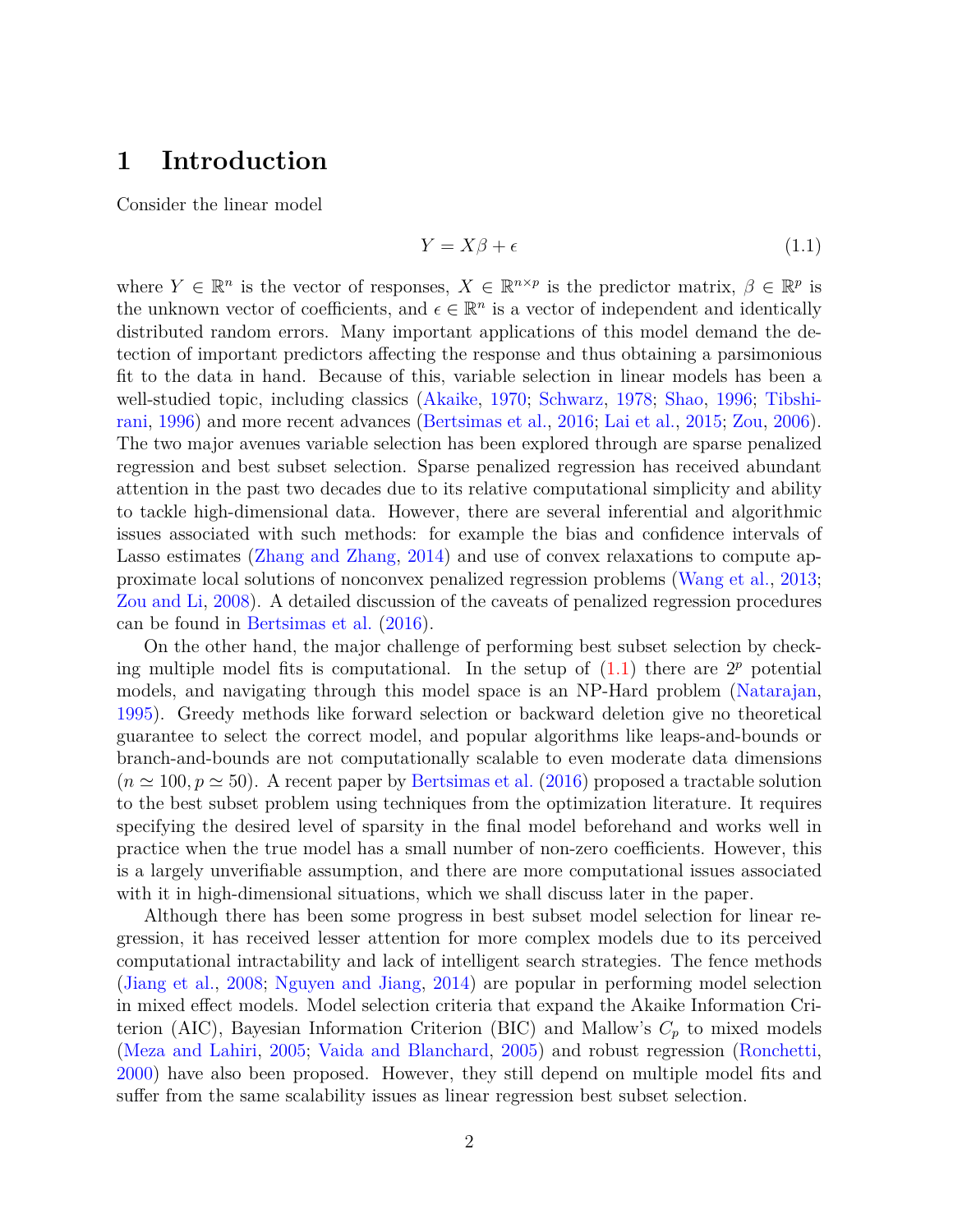**Our method** In this paper, we propose a unified framework that is able to perform best subset selection in the coefficient vector  $\beta$  for a range of statistical models much broader than  $(1.1)$  by traversing a very small proportion of the space of candidate models. Even though our proposal is not based on penalization, we are able to determine important variables in a model *by training a single model*: the one with all covariates under consideration. We do this by obtaining a score for a candidate model  $\mathcal M$  based on the amount of similarity between the *sampling distribution* of the model coefficient estimate  $\hat{\beta}_M$  and that of the least parsimonious estimate, say  $\hat{\beta}$ . We use data depths, which are functions that provide center-outward ranking for points in multivariate space with respect to a probability distribution [\(Tukey,](#page-26-8) [1975;](#page-26-8) [Zuo,](#page-27-0) [2003;](#page-27-0) [Zuo and Serfling,](#page-27-1) [2000\)](#page-27-1), to compute this score- which we call the *e***-value** of the candidate model.

Specifically, given some depth function  $D(.,.)$  we define the *e*-value as

$$
e(\mathcal{M}) = \mathbb{E} D(\hat{\beta}_{\mathcal{M}}, [\hat{\beta}])
$$

i.e. the expected depth of the model estimates with respect to the sampling distribution of  $\hat{\beta}$ , which is denoted by  $[\hat{\beta}]$ . In this setup, for large enough *n* the index set  $\mathcal{S}_{select} \subseteq$  $\{1, \ldots, p\}$  $\{1, \ldots, p\}$  $\{1, \ldots, p\}$  obtained using Algorithm 1 elicits all non-zero covariates in the true parameter vector.

<span id="page-2-0"></span>**Algorithm 1.** (Best subset selection using *e*-values)

- 1. Obtain *e*-value for the full model:  $e(\mathcal{M}_{full}) = \mathbb{E}D(\beta, |\beta|)$ .
- 2. Set  $\mathcal{S}_{select} = \phi$ .
- 3. For *j* in 1 : *p*

Replace  $j^{\text{th}}$  index of  $\hat{\beta}$  by 0, name it  $\hat{\beta}_{-j}$ . Obtain  $e(\mathcal{M}_{-j}) = \mathbb{E}D(\hat{\beta}_{-j}, [\hat{\beta}]).$ If  $e(\mathcal{M}_{-i}) < e(\mathcal{M}_{full})$ ) Set  $\mathcal{S}_{select} \leftarrow \{\mathcal{S}_{select}, j\}.$ 

For a size-*n* finite sample, we use resampling to generate multiple copies of  $\hat{\beta}$  and subsequently estimate  $e(\mathcal{M})$  for each model.

The example in Figure [1.1](#page-3-0) illustrates our motivation of using mean depth as a model selection criterion. Suppose  $p = 2$  and  $\epsilon_i \sim \mathcal{N}(0, \sigma^2), \sigma > 0, i = 1, ..., n$  in [\(1.1\)](#page-1-0), and consider the following choice of models:

$$
\mathcal{M}_1: \quad Y = X_1 \beta_1 + X_2 \beta_2 + \epsilon; \qquad \Theta_1 = \mathbb{R}^2
$$
  
\n
$$
\mathcal{M}_2: \quad Y = X_1 \beta_1 + \epsilon; \qquad \qquad \Theta_2 = \mathbb{R} \times \{0\}
$$
  
\n
$$
\mathcal{M}_3: \quad Y = X_2 \beta_2 + \epsilon; \qquad \qquad \Theta_3 = \{0\} \times \mathbb{R}
$$
  
\n
$$
\mathcal{M}_4: \quad Y = \epsilon; \qquad \qquad \Theta_4 = (0, 0)^T
$$

where  $\Theta_i$  denotes the domain of parameter values corresponding to model  $\mathcal{M}_i$ ;  $i = 1, ..., 4$ . Now assume that the true value of the coefficient vector is  $\beta_0 = (5,0)^T$ ,  $a^T$  denoting the transpose of a vector or matrix-valued *a*. The full model estimate has sampling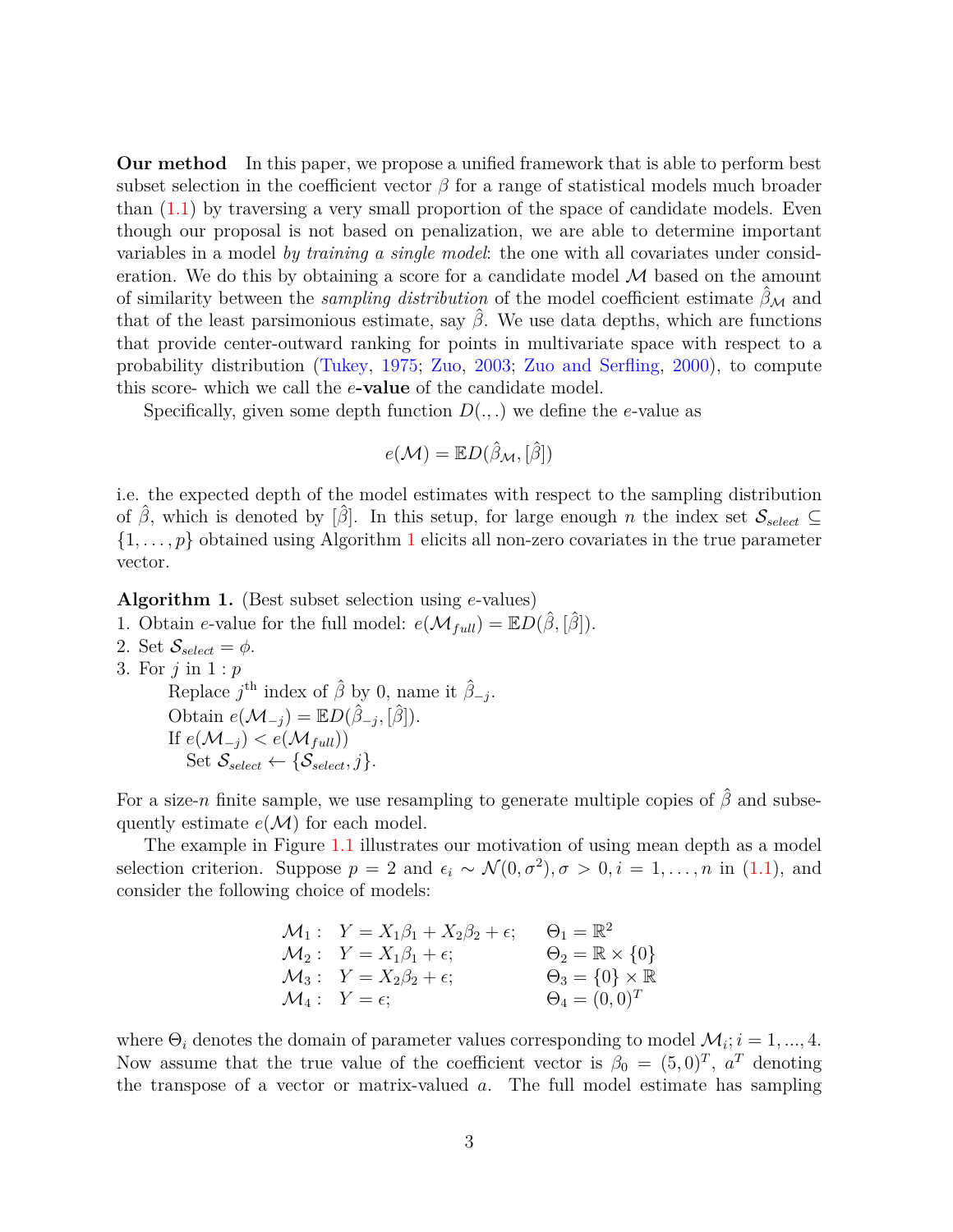

<span id="page-3-0"></span>Figure 1.1: Illustration of the *e*-value method. The depth surface is obtained using mahalanobis depth. The solid and dotted ellipses represent depth contours at some fixed level  $\alpha > 0$  for sample sizes  $n_1$  and  $n_2$ , respectively, with  $n_2 > n_1$ .

distribution  $\mathcal{N}(\beta_0, \sigma^2(X^TX)^{-1})$ . As *n* grows, this distribution concentrates around  $\beta_0$ , and the depths at points along the (red) line  $\beta_2 = 0$ , as well as at the (red) point  $(0,0)$  become smaller and smaller. Hence, the expected depths go to 0 for  $\mathcal{M}_3$  and  $\mathcal{M}_4$ . However, owing to affine invariance of depth functions, the range of depth values for points in  $\mathcal{M}_1$  (blue line) and  $\mathcal{M}_2$  (blue surface) stays the same. Moreover, depth contours coincide with density contours for elliptical distributions [\(Liu and Singh,](#page-25-5) [1993\)](#page-25-5), thus  $e(\mathcal{M}_1)$  and  $e(\mathcal{M}_2)$  remain positive and do not converge to 0 as  $n \to \infty$ .

For the purpose of covariate selection, the space of all possible models can be divided into two classes: models with non-zero support that contains the non-zero support of the true coefficient vector, and models that do not satisfy this. Because of the above reasoning, *e*-values for models in the first class become clearly separated from *e*-values of models in the second class. We further leverage the properties of depth functions to prove that within the first class of 'good' models, a rank ordering of *e*-values of the models exists based on the amount of parsimony in them: after which Algorithm [1](#page-2-0) becomes immediate.

**Structure of paper** The paper is organized as follows. Section [2](#page-4-0) provides background for the development of our framework. We define *e*-values formally in Section [3,](#page-7-0) present details about their estimation through resampling and their implementation through our fast algorithm. Theoretical results are presented in Section [4.](#page-11-0) In Section [5](#page-14-0) we present illustrative examples on how our fast model selection algorithm is implemented, and its performance relative to state-of-art methods in both classical *n > p* and high-dimensional situations. This is followed in Section [6](#page-18-0) with a study on the possible determinants of precipitation in the Indian sub-continent during the summer monsoon months. In Section [7](#page-20-0) we discuss the potentials of our proposed method, directions of future research, as well as some caveats and concluding comments. Proofs of all theoretical results are given in the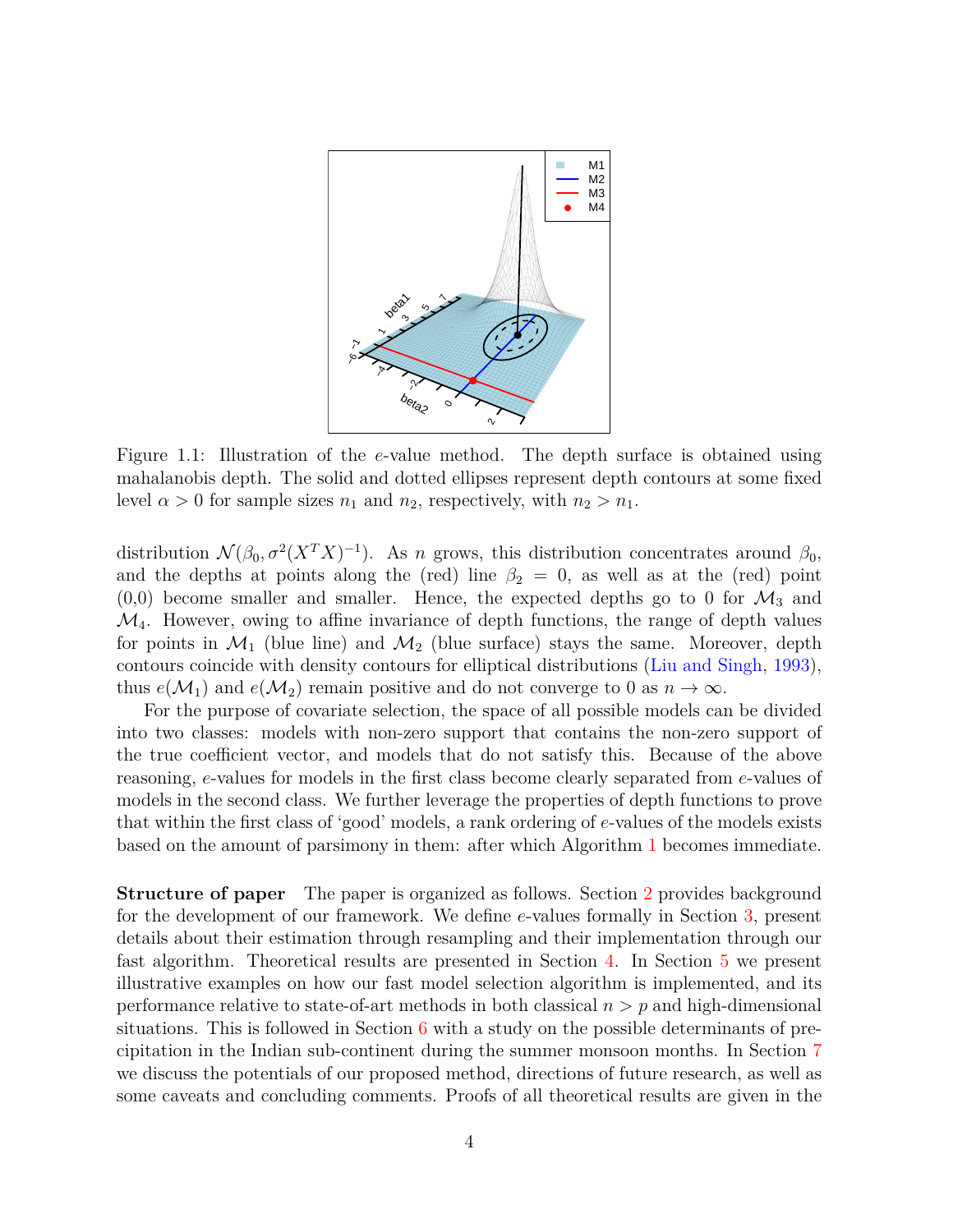appendix.

**Notations** We denote the  $(i, j)$ <sup>th</sup> entry of a matrix  $M \in \mathbb{R}^{A \times B}$  by  $(M)_{ij}$ . The notations  $I_A$  and  $0_A$  indicate the identity matrix of dimension  $A \times A$  and the vector of zeros of dimension *A*, respectively. For a vector  $v = (v_1, \ldots, v_A)^T \in \mathbb{R}^A$  we denote its euclidean norm by  $||v|| = \sqrt{\sum_{i=1}^{A} v_i^2}$ , and  $l_0$ -norm by  $||v||_0 = \sum_{i=1}^{A} \mathbb{I}(v_i \neq 0)$ :  $\mathbb{I}(.)$  being the indicator function. We denote the non-zero support of *v* by  $supp(v)$ , i.e.  $supp(v) = \{i : v_i \neq$ 0}. For random variables  $R, R_n, n = 1, 2, \ldots$ , the notation  $R_n \rightsquigarrow R$  means convergence in distribution, and  $R_n \stackrel{P}{\to} R$  or  $\text{plim}_{n\to\infty}R_n = R$  means convergence in probability. Expectations are denoted by  $\mathbb{E}(\cdot)$ , and the variance of a scalar-valued random variable or the covariance matrix of a vector-valued random variable is denoted by  $\mathbb{V}(\cdot)$ .

### <span id="page-4-0"></span>**2 Preliminaries**

We introduce the theoretical framework necessary for our methodology in this section. This includes specifications for the following three things: (1) an appropriate method of estimation, (2) categorization of candidate models, and (3) the choice of a depth function.

Suppose at stage *n* there is a triangular array of functions

$$
\{\Psi_{ni}(\theta_n, Z_{ni}) : 1 \le i \le k_n, n \ge 1\}
$$
\n(2.1)

where  $\mathcal{Z}_n = \{Z_{n1}, \ldots, Z_{nk_n}\}\$ is an observable array of random variables, and  $\theta_n \in \Theta_n \subseteq$  $\mathbb{R}^p$ . Functions like  $\Psi_{ni}(\cdot)$  have been referred to as *energy functions* in optimization and related literature, and have also been called *contrast functions* [\(Bose and Chatterjee,](#page-24-2) [2003;](#page-24-2) [Michel and Pfanzagl,](#page-25-6) [1971;](#page-25-6) [Pfanzagl,](#page-25-7) [1969\)](#page-25-7). This framework naturally includes different kinds of regressions, mixed effect models, times series and other traditional topics where covariate or model selection has been historically studied. Note that we use a triangular array-based framework here, where the energy functions and the true parameter may depend on *n* for precise theoretical study, and to capture the scientific reality that data, models and goals of research evolve over time.

We assume that there is a true unknown vector of parameters  $\theta_{0n}$ , which is the unique minimizer of

<span id="page-4-1"></span>
$$
\Psi_n(\theta_n) = \mathbb{E} \sum_{i=1}^{k_n} \Psi_{ni}(\theta_n, Z_{ni})
$$
\n(2.2)

Also denote the common non-zero support of all estimable parameters as  $\mathcal{S}_{*n} = \bigcup_{\theta_n \in \Theta_n} \text{supp}(\theta_n)$ . In this general setup, we associate a candidate model  $\mathcal{M}_n$  with two quantities:

(a) The set of indices  $S_n \subseteq S_{n}$  where the parameter values are unknown and estimated from the data, and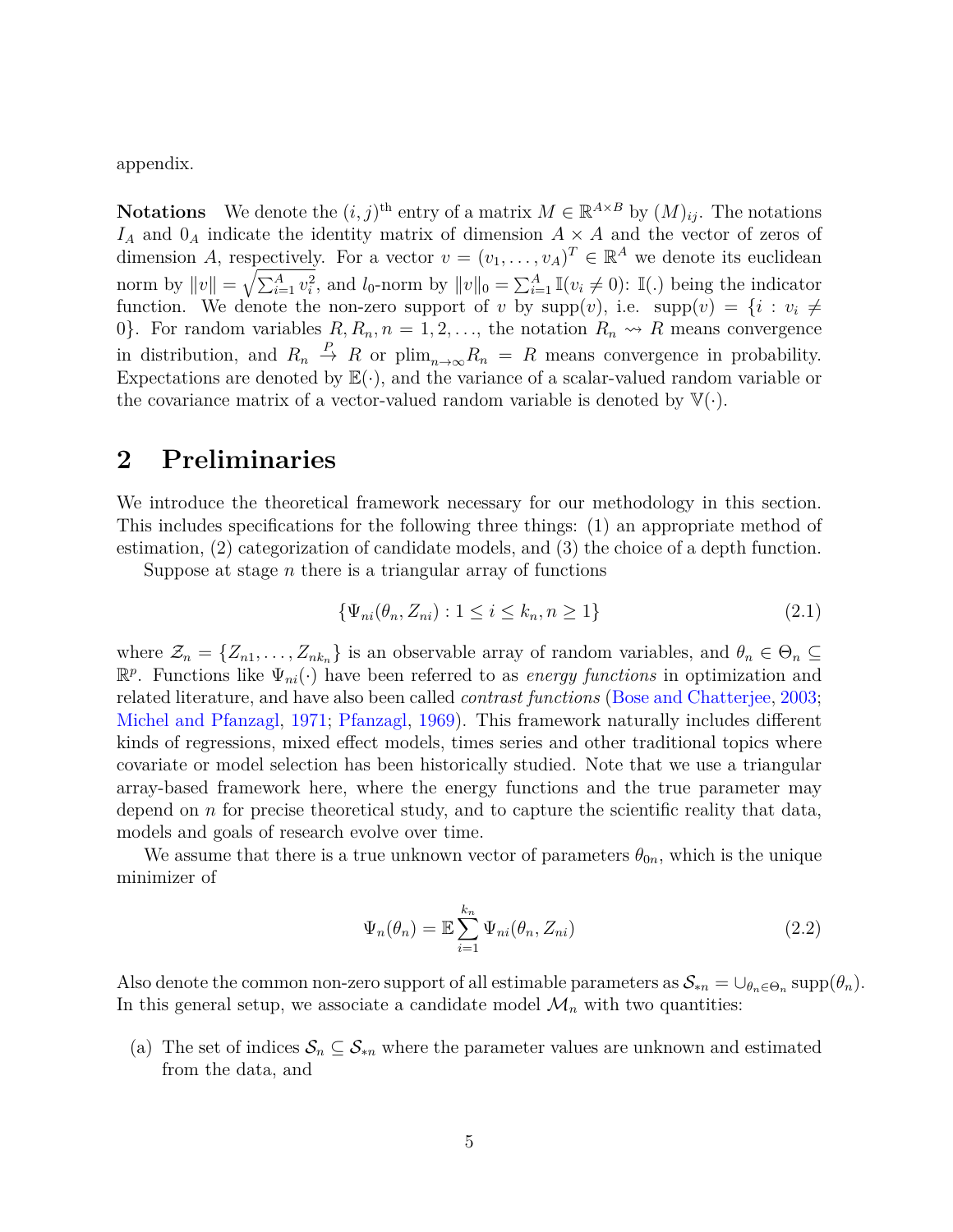(b) an ordered vector of known constants  $C_n = (C_{nj} : j \notin S_n)$  for parameters not indexed by  $S_n$ .

The generic parameter vector corresponding to this model, denoted by  $\theta_{mn} \in \Theta_{mn} \subseteq$  $\Theta_n := \prod_j \Theta_{nj}$ , will thus have the structure

<span id="page-5-1"></span>
$$
\theta_{mnj} = \begin{cases} \text{unknown } \theta_{mnj} \in \Theta_{nj} & \text{for } j \in \mathcal{S}_n, \\ \text{known } C_{nj} \in \Theta_{nj} & \text{for } j \notin \mathcal{S}_n. \end{cases} \tag{2.3}
$$

So that in each model a part of the parameter vector consists of known constants, and the other part is unknown.

#### **2.1 Method of estimation**

The estimator  $\hat{\theta}_{*n}$  of  $\theta_{0n}$  is obtained as a minimizer of the sample analog of [\(2.2\)](#page-4-1). Thus

$$
\hat{\theta}_{*n} = \underset{\theta_n}{\arg\min} \hat{\Psi}_n(\theta_n) = \underset{\theta_n}{\arg\min} \sum_{i=1}^{k_n} \Psi_{ni}(\theta_n, Y_{ni})
$$
\n(2.4)

We assume an elliptical asymptotic distribution for  $\hat{\theta}_{*n}$ . Following [Fang et al.](#page-24-3) [\(1990\)](#page-24-3), the density function of an elliptically distributed random variable takes the form:

<span id="page-5-0"></span>
$$
h(x; \mu, \Sigma) = |\Sigma|^{-1/2} g((x - \mu)^T \Sigma^{-1} (x - \mu))
$$

where  $\mu \in \mathbb{R}^p$ ,  $\Sigma \in \mathbb{R}^{p \times p}$  is positive semi-definite, and *g* is a non-negative scalar-valued density function that is continuous and strictly increasing, and is called the *density generator* of the elliptical distribution. We denote such an elliptical distribution by  $\mathcal{E}(\mu, \Sigma, g)$ . For the asymptotic parameter distribution we also assume the following conditions:

- (A1) There exists a sequence of positive reals  $a_n \uparrow \infty$  such that  $a_n(\hat{\theta}_{*n}-\theta_{0n}) \leadsto \mathcal{E}(0_p, V, g)$ , for some positive-definite matrix  $V \in \mathbb{R}^{p \times p}$  and density generator function *g*;
- (A2) For almost every data sequence  $\mathcal{Z}_n$ , There exists a sequence of positive definite matrices  $V_n \in \mathbb{R}^{p \times p}$  such that  $\text{plim}_{n \to \infty} V_n = V$ .

Note that under standard regularity conditions the limiting distribution of a suitably centered and scaled parameter estimator will be Gaussian, in which case assumptions  $(A1)-(A2)$  are naturally satisfied.

The estimator in  $(2.4)$  corresponds to the *full model*  $\mathcal{M}_{*n}$ , i.e. the model where all indices in  $\mathcal{S}_{*n}$  are estimated. For any other model  $\mathcal{M}_n$ , we simply augment entries of  $\theta_{*n}$  at indices in  $\mathcal{S}_n$  with elements of  $C_n$  elsewhere to obtain a model-specific coefficient estimate:

<span id="page-5-2"></span>
$$
\hat{\theta}_{mnj} = \begin{cases} \n\hat{\theta}_{*nj} & \text{for } j \in \mathcal{S}_n, \\ \nC_{nj} & \text{for } j \notin \mathcal{S}_n. \n\end{cases} \tag{2.5}
$$

The logic behind this plug-in estimate is simple: for a candidate model  $\mathcal{M}_n$ , a joint distribution of its estimated parameters, i.e.  $[\hat{\theta}_{sn}]$ , can actually be obtained from  $[\hat{\theta}_{rn}]$  by marginalizing at indices  $S_n$ .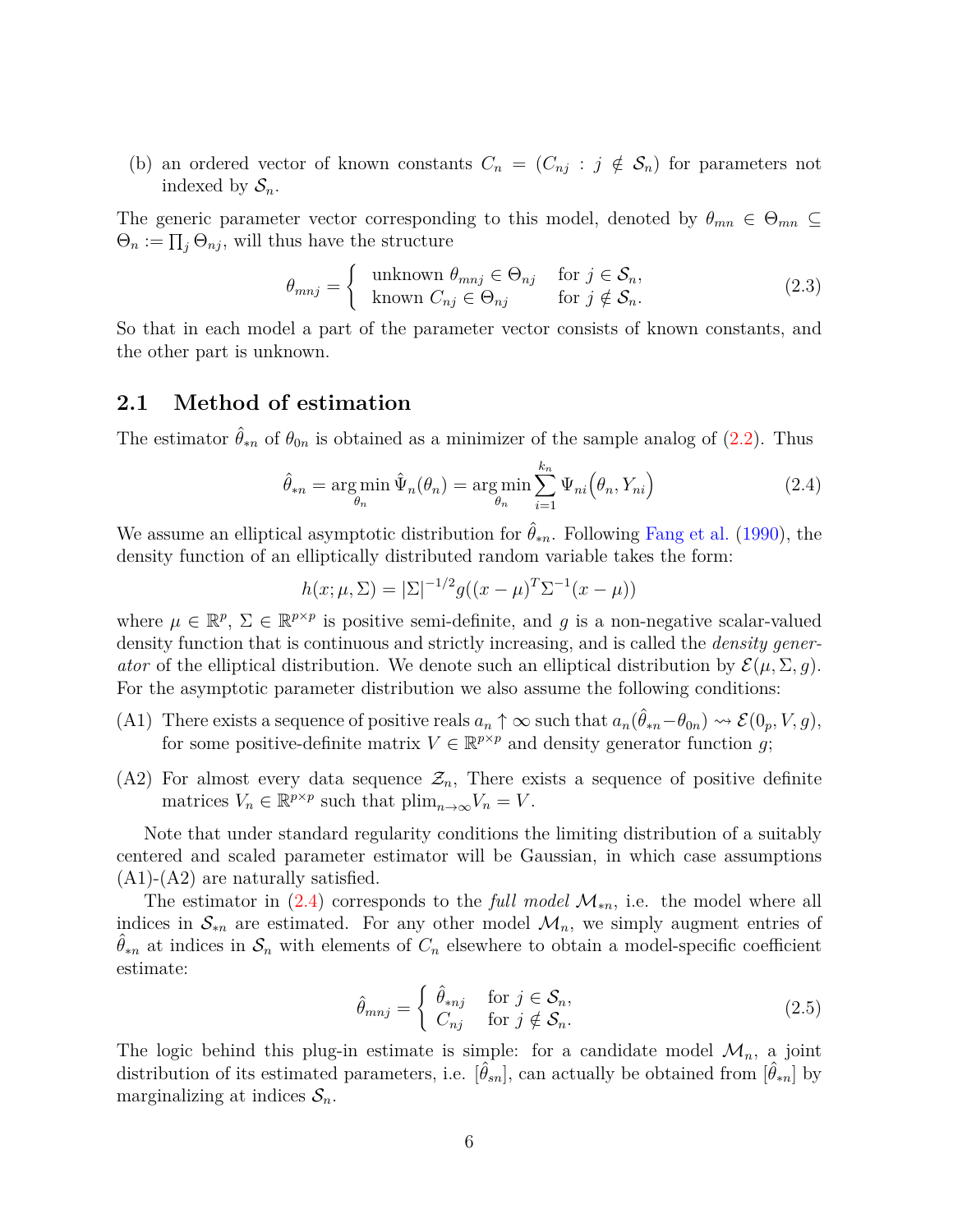#### **2.2 Characterization of models**

Given the formulation of models in  $(2.3)$ , any model can be classified into two categories: *adequate* and *inadequate* models.

**Definition 2.1.** *A model*  $\mathcal{M}_n$  *is called adequate if* 

<span id="page-6-0"></span>
$$
\lim_{n \to \infty} \sum_{j \notin S_n} |C_{nj} - \theta_{0nj}| = 0 \tag{2.6}
$$

*A model that is not adequate, will be called an inadequate model.*

We also consider a stronger version of adequacy below.

**Definition 2.2.** The model  $\mathcal{M}_n$  is called strictly adequate if, for all *n* and  $j \notin \mathcal{S}_n$ ,  $C_{nj} = \theta_{0nj}$ .

By definition the full model is always adequate, as is the model corresponding to the singleton set containing the true parameter, i.e.  $\{\theta_{0n}\}\$  (because supp $(\theta_{0n}) \subseteq S_{*n}$ ). Thus the set of adequate models is non-empty by construction.

In classical variable selection where all elements of the constant terms  $C_n$  are set to 0 for all models, as in linear regression where a subset of covariates  $X<sub>s</sub>$  is used in fitting the expression  $Y = X_s \beta_s + \epsilon_s$ , the above notion of model adequacy captures standard notions of model 'correctness'. Specifically,  $(2.6)$  reduces to  $\lim_{n\to\infty} EY - X_s\beta_s = 0$ . This is weaker than the traditional condition  $EY - X_s\beta_s = 0$  about model 'correctness' implicit in many studies, which is captured in our condition for a model being *strictly adequate*. In addition, our definition allows asymptotically similar models to be clubbed together, and has the flexibility to accommodate local asymptotic characteristics. For instance, consider the data-generating model  $Y_{ni} = X_{1i}\beta_{01} + X_{2i}\delta_n + \epsilon_i$  for some  $\beta_{01} \in \mathbb{R}, \delta_n = o(1), \epsilon_i \stackrel{i.i.d.}{=} N(0, \sigma_0^2)$ with  $\sigma_0 > 0$  and  $i = 1, \ldots, k_n$ . Evidently, here  $\theta_{0n} = (\beta_{01}, \delta_n, \sigma_0)^T$ . With our formulation, the (constant) sequence of models  $\mathcal{M}_n$  with  $\Theta_{mn} = \{(\beta_1, 0, \sigma^2)^T : \beta_1 \in \mathbb{R}, \sigma > 0\}$  will be adequate. Such situations can arise from prior choices in Bayesian variable selection techniques, for example see [Narisetty and He](#page-25-8) [\(2014\)](#page-25-8); Ročkovà and George [\(2016\)](#page-26-9).

Besides model adequacy, a notion that will be important in our framrwork is the one of *nested models*.

**Definition 2.3.** We consider a model  $\mathcal{M}_{1n}$  to be nested in  $\mathcal{M}_{2n}$ , notationally  $\mathcal{M}_{1n} \prec$  $\mathcal{M}_{2n}$ *, if*  $\mathcal{S}_{1n} \subset \mathcal{S}_{2n}$  *and*  $C_{2n}$  *is a subvector of*  $C_{1n}$ *.* 

If a model  $\mathcal{M}_n^{ad}$  is adequate, then any model  $\mathcal{M}_n$  such that  $\mathcal{M}_n^{ad} \prec \mathcal{M}_n$  is also adequate. In the context of covariate selection in the linear model of  $(1.1)$ , this obtains a linear ordering, with the most parsimonious adequate model having  $S_n = \text{supp}(\beta_0)$  and  $C_n = 0_{p-|S|}$  nested in all other adequate models. However all models nested *within* it shall be inadequate.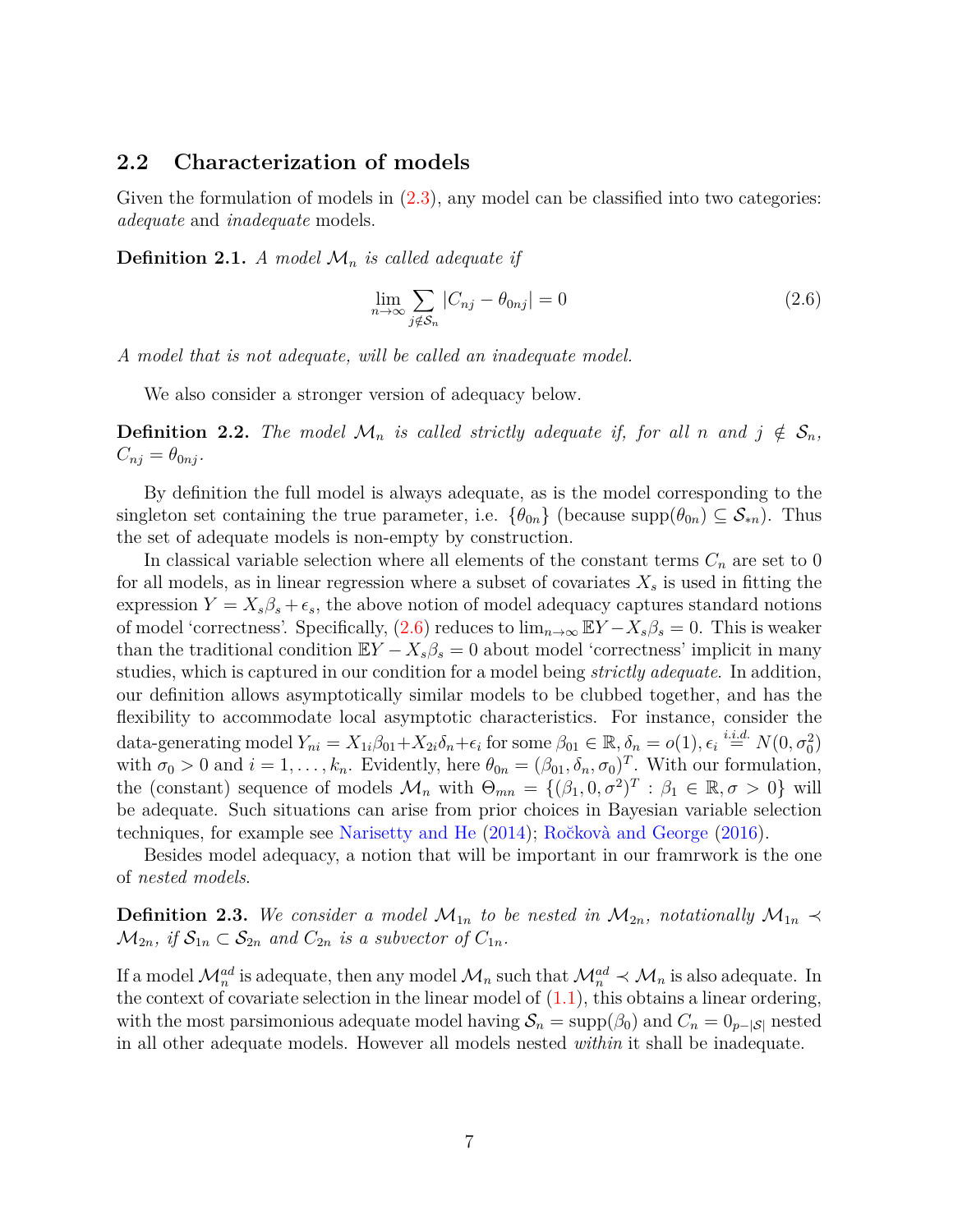#### **2.3 Depth functions**

Let G denote the set of probability measures on  $\mathbb{R}^p$ , and let  $D : \mathbb{R}^p \times G \to [0, \infty)$  be a data depth function [\(Zuo and Serfling,](#page-27-1) [2000\)](#page-27-1). We consider data depth functions satisfying the following properties:

(B1) The map *D* is invariant to affine transformations, i.e. for any non-singular matrix  $A \in \mathbb{R}^{p \times p}$ , and  $b \in \mathbb{R}^p$  and random variable *Y* having distribution  $\mathbb{G} \in \mathcal{G}$ ,

$$
D(x, \mathbb{G}) = D(Ax + b, [AY + b])
$$

(B2) The map  $D(.,\mathbb{G})$  is Lipschitz continuous, where  $\mathbb{G}\in\mathcal{G}$  is a fixed, non-degenerate probability distribution. That is, there exists  $\delta > 0$  and  $\alpha \in (0, 1)$ , possibly depending on G such that whenever  $|x - y| < \delta$ , we have

$$
|D(x,\mathbb{G}) - D(y,\mathbb{G})| < |x - y|^{\alpha}
$$

(B3) Assume that  $Y_n \in \mathbb{R}^p$  is a sequence of random variables converging in distribution to some  $\mathbb{Y} \in \mathcal{G}$ . Then  $D(y, [Y_n])$  converges uniformly to  $D(y, \mathbb{Y})$ . In particular, if *Y* ∼  $\mathbb{Y}$ , then

$$
\lim_{n\to\infty} \mathbb{E} D(Y_n, [Y_n]) = \mathbb{E} D(Y, \mathbb{Y})
$$

exists and is finite.

- (B4) For any  $\mathbb{G} \in \mathcal{G}$ ,  $\lim_{\|x\| \to \infty} D(x, \mathbb{G}) = 0$ .
- (B5) For any  $\mathbb{G} \in \mathcal{G}$  with a point of symmetry  $\mu(\mathbb{G}) \in \mathbb{R}^p$ , we have for any  $t \in (0,1)$  and any  $x \in \mathbb{R}^p$

$$
D(x,\mathbb G)
$$

That is, the depth function takes a maximum value at  $\mu(\mathbb{G})$ , and is strictly decreasing along any ray connecting  $\mu(\mathbb{G})$  to any point  $x \in \mathbb{R}^p$ .

Conditions (B1), (B4) and (B5) are integral to the formal definition of data depth [\(Zuo and](#page-27-1) [Serfling,](#page-27-1) [2000\)](#page-27-1), while (B2) and (B3) implicitly arise for several depth functions [\(Mosler,](#page-25-9) [2013\)](#page-25-9). For most of the theoretical analysis in this paper we require only a subset of these properties. However, we shall continue to use data depths throughout for simplicity.

## <span id="page-7-0"></span>**3 The e-values methodology**

We now associate with each model  $\mathcal{M}_n$  a functional of the depth of the model estimate with respect to the full model sampling distribution. We call this the **e-value** of the model. An example of *e*-value is the mean depth:

<span id="page-7-1"></span>
$$
e_n(\mathcal{M}_n) = \mathbb{E}D(\hat{\theta}_{mn}, [\hat{\theta}_{*n}])
$$
\n(3.1)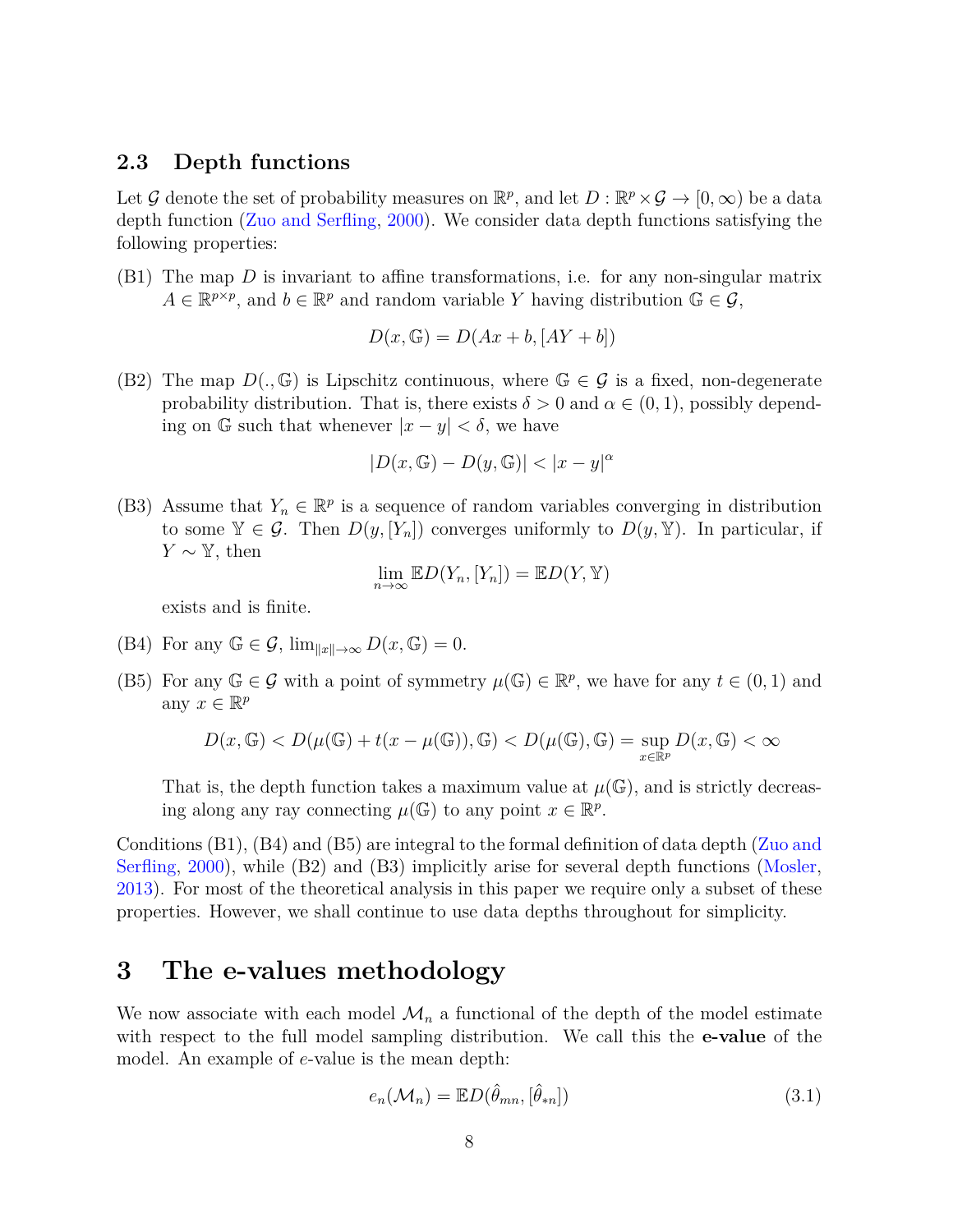which we concentrate on for the rest of the paper. However, any other functional of  $D(\hat{\theta}_{mn}, \hat{\theta}_{*n})$  may also be used here, and a large proportion of our theoretical discussion is applicable to any smooth functional of the distribution of  $D(\hat{\theta}_{mn}, [\hat{\theta}_{*n}])$ . Furthermore, the distribution of  $D(\hat{\theta}_{mn}, [\hat{\theta}_{*n}])$  is itself informative, and has an important role to play in the study of uniform convergence. We defer all this discussion and analysis to future research.

#### **3.1 Resampling approximation of** *e***-values**

There are two random quantities involved in  $(3.1)$ , namely  $\hat{\theta}_{mn}$  and  $\hat{\theta}_{*n}$ . Typically, the distribution of either of them is not known, and have to be elicited from the data. We use resampling for this purpose. Because of the plugin method in  $(2.5)$ , only  $[\hat{\theta}_{*n}]$  needs to be approximated, and we propose using Generalized Bootstrap [\(Chatterjee and Bose,](#page-24-4) [2005\)](#page-24-4) for this. We take an exchangeable array of non-negative random variables, independent of the data, as resampling weights:  $W_{rn} = (\mathbb{W}_{rn1}, \dots, \mathbb{W}_{rnk_n})^T \in \mathbb{R}^{k_n}$ , and obtain the resampling estimator  $\hat{\theta}_{r*n}$  as the minimizer of

$$
\hat{\Psi}_{rn}(\theta_n) = \sum_{i=1}^{k_n} \mathbb{W}_{rni} \Psi_{ni}(\theta_n, Z_{ni}).
$$
\n(3.2)

We assume the following conditions on the resampling weights as  $n \to \infty$ :

$$
\mathbb{E} \mathbb{W}_{rn1} = 1,\tag{3.3}
$$

$$
\mathbb{VW}_{rn1} = \tau_n^2 \uparrow \infty, \tag{3.4}
$$

<span id="page-8-2"></span><span id="page-8-1"></span><span id="page-8-0"></span>
$$
\tau_n^2 = o(a_n^2),\tag{3.5}
$$

$$
\mathbb{E}W_{rn1}W_{rn2} = O(k_n^{-1}),\tag{3.6}
$$

$$
\mathbb{E}W_{rn1}^2 W_{rn2}^2 \to 1,\tag{3.7}
$$

$$
\mathbb{E}W_{rn1}^4 < \infty. \tag{3.8}
$$

Several resampling schemes can be described in the above format and are discussed in [Chatterjee and Bose](#page-24-4) [\(2005\)](#page-24-4). Here we provide two examples.

**Example 3.1** (The *m*-out-of-*n* or *moon*-bootstrap)**.** In our framework, the *moon*-bootstrap is identified with  $W_{rn}$  having a Multinomial distribution with parameters  $m$  and probabilities  $k_n^{-1}(1,\ldots,1) \in \mathbb{R}^{k_n}$ , by a factor of  $k_n/m$ . Thus we have  $\mathbb{E} \mathbb{W}_{rni} = (m^{-1}k_n)(m/k_n) = 1$ , and  $\widehat{V}W_{rni} = \tau_n^2 = (m^{-1}k_n)^2(mk_n^{-1}(1 - k_n^{-1}) = O(m^{-1}k_n)$ . In typical applications of the *moon*-bootstrap, we require that  $m \to \infty$  and  $m/k_n \to 0$  as  $n \to \infty$ . Thus we have  $\tau_n^2 \to \infty$  as  $n \to \infty$ , that is, the scale factor of the resampling weights  $\mathbb{W}_{rni}$  tending to infinity with *n*.  $\Box$ 

<span id="page-8-3"></span>**Example 3.2** (The scale-enhanced Bayesian bootstrap)**.** A version of Bayesian bootstrap may be constructed by choosing W*rni* to be independent and identically distributed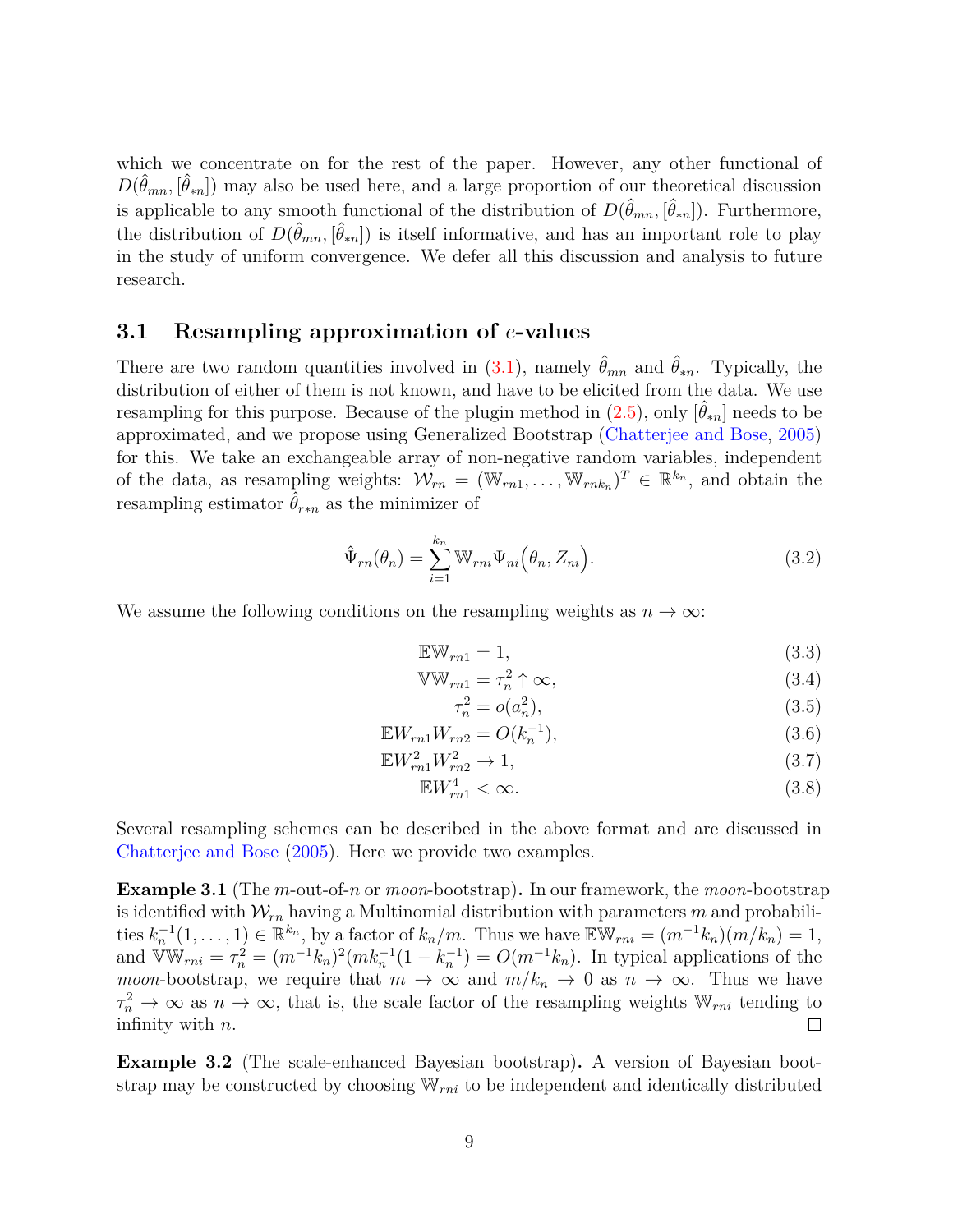Gamma random variables, with mean 1 and variance  $\tau_n^2 \to \infty$  as  $n \to \infty$ . The functionality of this resampling scheme and Bayesian interpretation remain similar to the standard Bayesian bootstrap, however some convenient properties like conjugacy are lost.  $\Box$ 

Under fairly weak regularity conditions on the first two derivatives of  $\Psi_{ni}(\cdot)$ , [Chatter](#page-24-4)[jee and Bose](#page-24-4) [\(2005\)](#page-24-4) proved that  $(a_n/\tau_n)(\hat{\theta}_{r*n} - \hat{\theta}_{rn})$  converges to the same weak limit in probability as  $a_n(\hat{\theta}_{*n} - \theta_{0n})$ . To estimate the *e*-value of any model we obtain two independent copies of the solution to  $(3.2)$ , which we index by  $r$  and  $r_1$ . We use the first set of resamples to obtain the distribution  $[\hat{\theta}_{r*n}]$  conditional on the data that approximates  $[\hat{\theta}_{*n}]$ , and the second set of resamples to obtain  $\hat{\theta}_{r_1mn}$  corresponding to the model  $\mathcal{M}_n$ :

$$
\hat{\theta}_{r_1mnj} = \begin{cases} \hat{\theta}_{r_1*nj} & \text{for } j \in \mathcal{S}_n; \\ C_{nj} & \text{for } j \notin \mathcal{S}_n \end{cases}
$$
\n(3.9)

Consequently, the resampling estimate of a model *e*-value is defined as

<span id="page-9-1"></span><span id="page-9-0"></span>
$$
e_{rn}(\mathcal{M}_n) = \mathbb{E}_{r_1} D(\hat{\theta}_{r_1mn}, [\hat{\theta}_{r*n}]), \qquad (3.10)
$$

where  $\mathbb{E}_{r_1}$  is expectation, conditional on the data, of the resampling indexed by  $r_1$ .

The actual implementation of the resampling procedure is carried out by generating independent copies  $W_{1n}, \ldots, W_{Rn}$  for some sufficiently large integer R. We do not need to solve [\(3.2\)](#page-8-0) explicitly to calculate  $\hat{\theta}_{r*n}$ . Rather, one can use already computed model quantities in the following approximation to get them:

$$
\hat{\theta}_{r*n} = \hat{\theta}_{*n} - \frac{\tau_n}{a_n} \left[ \sum_{i=1}^n W_i \Psi_{ni}''(\hat{\theta}_{*n}, Z_{ni}) \right]^{-1} \sum_{i=1}^n W_i \Psi_{ni}'(\hat{\theta}_{*n}, Z_{ni}) + R_{rn};
$$
\n
$$
\mathbb{E}_r ||R_{rn}||^2 = o_P(1)
$$
\n(3.11)

This is immediate from Theorem 3.5 in [Chatterjee and Bose](#page-24-4) [\(2005\)](#page-24-4). Consequently only Monte Carlo sampling is required to obtain the resamples, resulting in significant computational speed gains.

#### <span id="page-9-2"></span>**3.2 Fast algorithm for best subset selection**

For best subset selection we consider the class of candidate models

$$
\mathbb{M}_0 = \{ \mathcal{M} : C_j = 0 \quad \forall \quad j \notin \mathcal{S}_* \}
$$
\n(3.12)

dropping *n* in the subscripts of  $\mathcal{M}_n$ ,  $C_n$ ,  $\mathcal{S}_n$ ,  $\theta_n$  (and their variants). Note that all adequate models are strictly adequate now, and their non-zero support contains supp $(\theta_0)$ . In this setup our fast selection algorithm consists of only three stages:

- (a) Fit the full model and estimate its *e*-value,
- (b) Replace each covariate by 0 and compute *e*-value of all such reduced models, and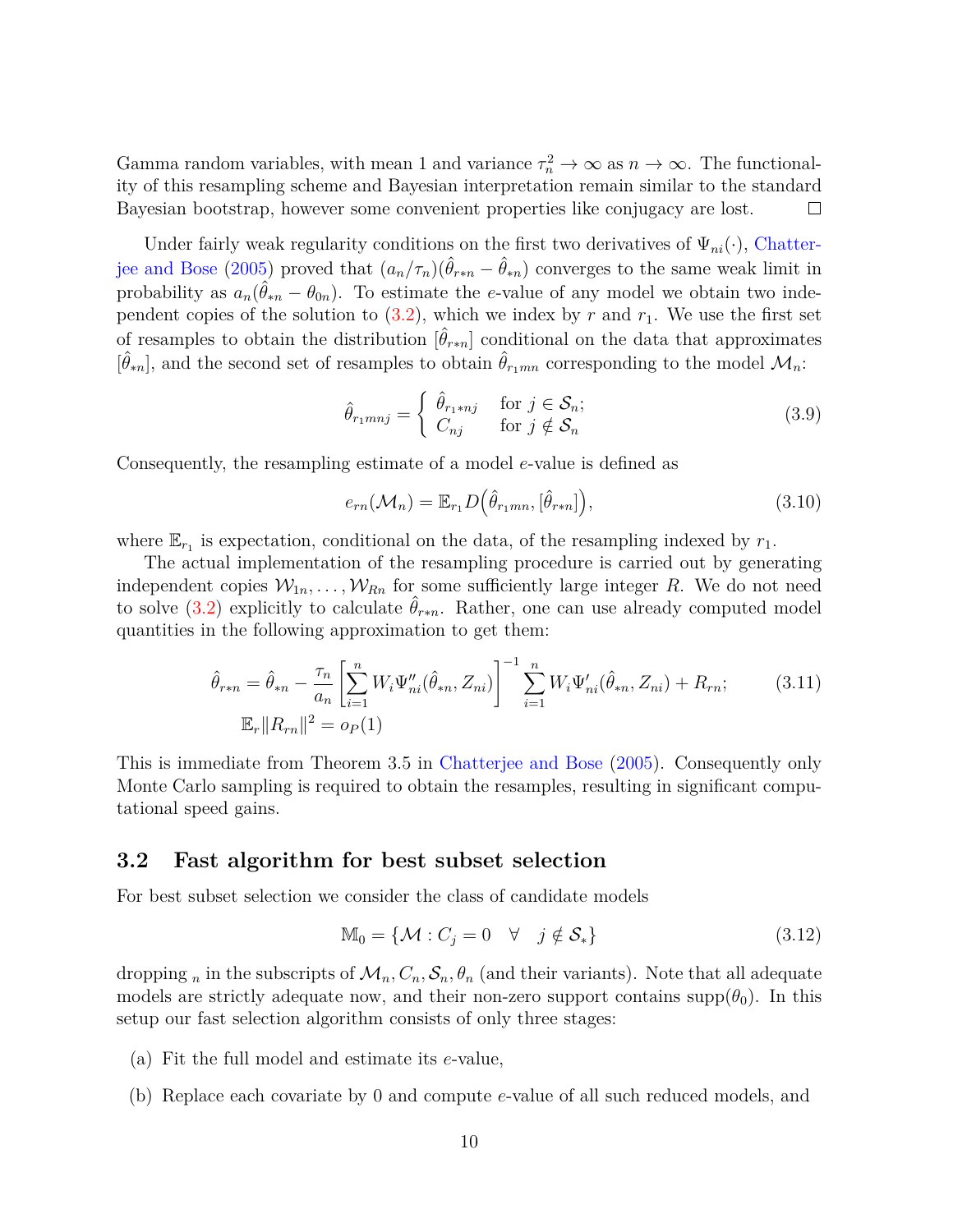(c) Collect covariates dropping which causes the *e*-value to go down.

To compute the full model, we need to determine the estimable set of predictor indices  $\mathcal{S}_*$ . In traditional  $n > p$  situations, the choice is simple:  $\mathcal{S}_* = \{1, \ldots, p\}$ . In highdimnensional cases when  $p > n$ , we need to ensure that  $p' = |\mathcal{S}_*| < n$ , so that  $\hat{\theta}_*$  (properly centered and scaled) has a unique asymptotic distribution, i.e. satisfies condition (A1). We use fast screening methods available in the literature to achieve this, as implemented previously by [Lai et al.](#page-25-0) [\(2015\)](#page-25-0). For high-dimensional linear regression we use the Sure Independent Screening (SIS) procedure [\(Fan and Lv,](#page-24-5) [2008\)](#page-24-5), while for more complex cases like mixed models, single index models etc., we propose using the model-free screening method of [Zhu et al.](#page-26-10) [\(2011\)](#page-26-10).

After obtaining  $S_*$  and the full model estimate, for each of the  $p' + 1$  models under consideration: the full model and all dropped-predictor models, we generate two sets of resampling weights, use them in [\(3.11\)](#page-9-0) to obtain bootstrapped coefficient estimates, and finally calculate finite sample approximations of the bootstrap *e*-values in [\(3.10\)](#page-9-1). This gives us all the components for a sample version of the population level algorithm [1.](#page-2-0) We present this as Algorithm [2.](#page-10-0)

<span id="page-10-0"></span>**Algorithm 2.** (Best subset selection using *e*-values and bootstrap)

- 1. Fix resampling standard deviation *τn*.
- 2. Obtain bootstrap samples:  $\mathcal{T} = {\hat{\theta}_{1*}, ..., \hat{\theta}_{R*}}$ , and  $\mathcal{T}_1 = {\hat{\theta}_{1*}, ..., \hat{\theta}_{R_1*}}$ .

3. Calculate 
$$
\hat{e}_{rn}(\mathcal{M}_*) = \frac{1}{R_1} \sum_{r_1=1}^{R_1} D(\hat{\theta}_{r_1*}, [\mathcal{T}_1]).
$$

- 4. Set  $\hat{\mathcal{S}}_0 = \phi$ .
- 5. For *j* in 1 : *p*

For  $r_1$  in  $1 : R_1$ Replace  $j^{\text{th}}$  index of  $\hat{\theta}_{*r_1}$  by 0 to get  $\hat{\theta}_{r_1,-j}$ .  $\text{Calculate } \hat{e}_{rn}(\mathcal{M}_{-j}) = \frac{1}{R_1} \sum_{r_1=1}^{R_1} D(\hat{\theta}_{r_1,-j}, \vec{[T_1]}).$ If  $\hat{e}_{rn}(\mathcal{M}_{-j}) < \hat{e}_{rn}(\mathcal{M}_{*})$ Set  $\hat{\mathcal{S}}_0 \leftarrow {\{\hat{\mathcal{S}}_0, j\}}.$ 

**Remark** Choice of the bootstrap standard deviation  $\tau_n$  plays a central role in the per-formance of Algorithm [2.](#page-10-0) Its intermediate rate of divergence, i.e.  $\tau_n \to \infty, \tau_n/a_n \to 0$ , is a necessary and sufficient condition for the consistency of the generalized bootstrap procedure (see [Chatterjee and Bose](#page-24-4) [\(2005\)](#page-24-4) for details), as well as that of the bootstrap approximation of population *e*-values (Theorem [4.2\)](#page-11-1). Variable selection literature has several examples of such quantities in action that result in model selection consistency: for example the penalty term of BIC, or the tuning parameters of adaptive lasso [\(Zou,](#page-26-3) [2006\)](#page-26-3) and Dantzig selector [\(Candes and Tao,](#page-24-6) [2007\)](#page-24-6). We demonstrate the performance of Algorithm [2](#page-10-0) with several choices of  $\tau_n$  in our simulations, and use validation on a test set to select the optimal  $\tau_n$  in our data example.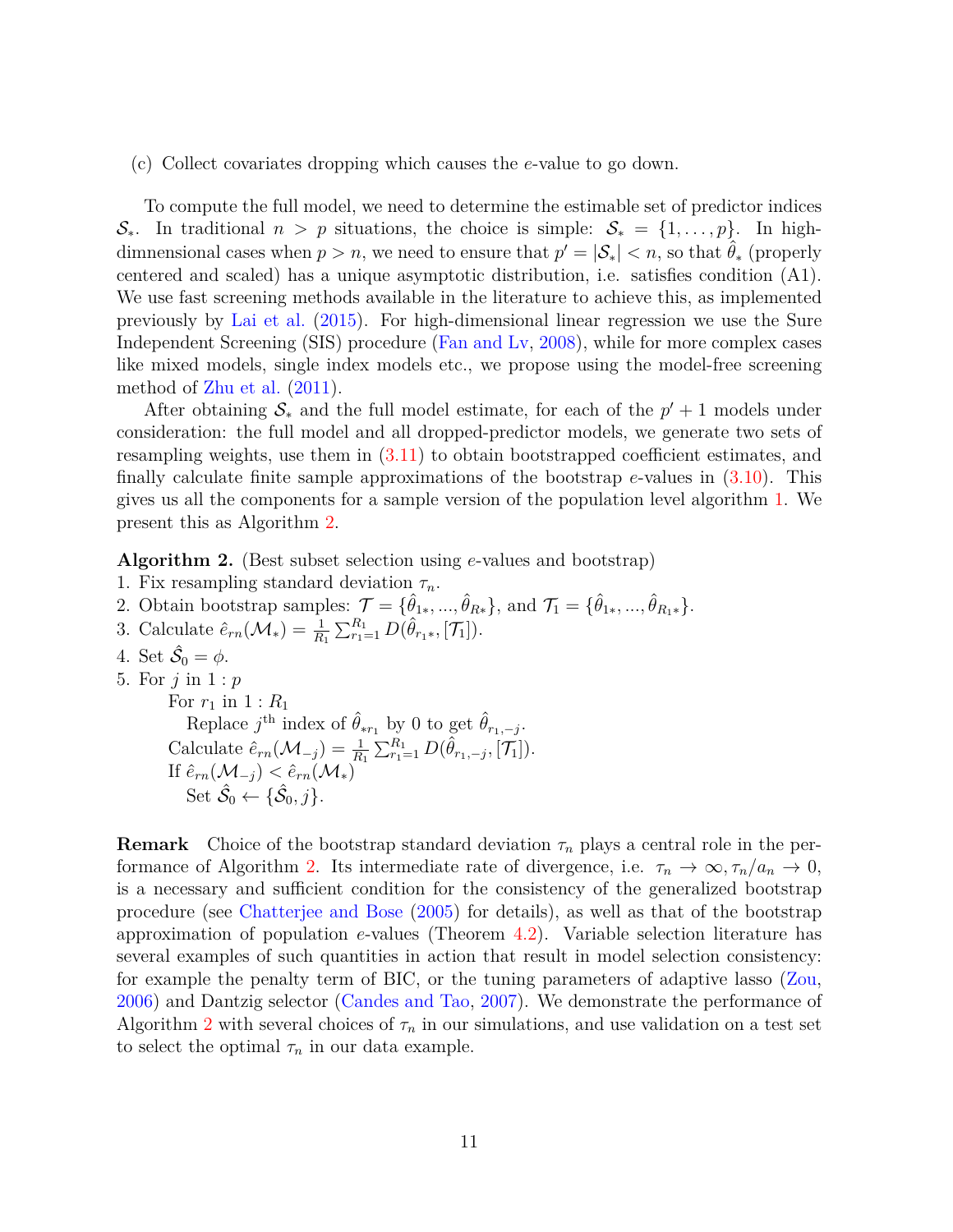### <span id="page-11-0"></span>**4 Theoretical results**

We investigate theoretical properties of *e*-values in this section. Our first results are in the most general setup of adequate and inadequate models. We then focus on strictly adequate models, and finally on  $\mathbb{M}_0$ , as a consequence deriving our fast algorithm.

#### **4.1 Separation of adequate models**

Our first result on the model elicitation process separates inadequate models from adequate models at the population level.

<span id="page-11-2"></span>**Theorem 4.1.** *Assume the conditions (A1)-(A2) on*  $\hat{\theta}_{*n}$ , and that  $\mathbb{E} \|\hat{\theta}_{*n}\|^4 < \infty$ . For any data-depth function satisfying  $(B1)-(B4)$ , the following hold as  $n \to \infty$ :

- *1.* For the full model  $\mathcal{M}_{*n}$ ,  $e_n(\mathcal{M}_{*n}) \to e_0 < \infty$ , where  $e_0 = \mathbb{E}D(Y,[Y])$  with  $Y \sim$  $\mathcal{E}(0_p, V, G)$ ,
- 2. For an adequate model  $\mathcal{M}_n$ ,  $|e_n(\mathcal{M}_n) e_n(\mathcal{M}_{*n})| \to 0$ ,
- *3. For inadequate model*  $\mathcal{M}_n$ ,  $e_n(\mathcal{M}_n) \to 0$ .

This ensures that for large enough *n*, it is possible to find some threshold  $\epsilon_n \leq e_n(\mathcal{M}_{*n})$ such that all inadequate models have *e*-values less than the threshold, while *e*-values for all adequate models fall above it.

For generalized bootstrap approximations of population *e*-values through [\(3.10\)](#page-9-1), we have the following equivalent result:

<span id="page-11-1"></span>**Theorem 4.2.** *Assume conditions of Theorem [4.1,](#page-11-2)* and  $\mathbb{E} \Vert \hat{\theta}_{*n} \Vert^8 < \infty$ . *Additionally, assume that the resampling weights* W*rni are exchangeable random variables satisfying the conditions* [\(3.3\)](#page-8-1)–[\(3.8\)](#page-8-2). Then, conditional on the data,  $e_{rn}(\mathcal{M}_n)$  converges to zero in probability if  $\mathcal{M}_n$  is a sequence of inadequate models, and to  $e_0$  if it is a sequence of *adequate models.*

**Remark** An examination of the proofs of the above two results, which follow similar lines, reveals that they do not use all properties of data depths. Specifically, only location and scale invariance is needed in place of the much stronger affine invariance in (B1), and condition (B5) is not needed at all. We also do not use condition (A2) for  $\theta_{*n}$ . Consequently, theorems [4.1](#page-11-2) and [4.2](#page-11-1) continue to hold for depth-like functions in a diverging*p* setup under relaxed versions of conditions (B1)-(B5) and some technical conditions on the energy functions, and possibly have broader implications than variable selection only. We plan to explore this in detail in future work.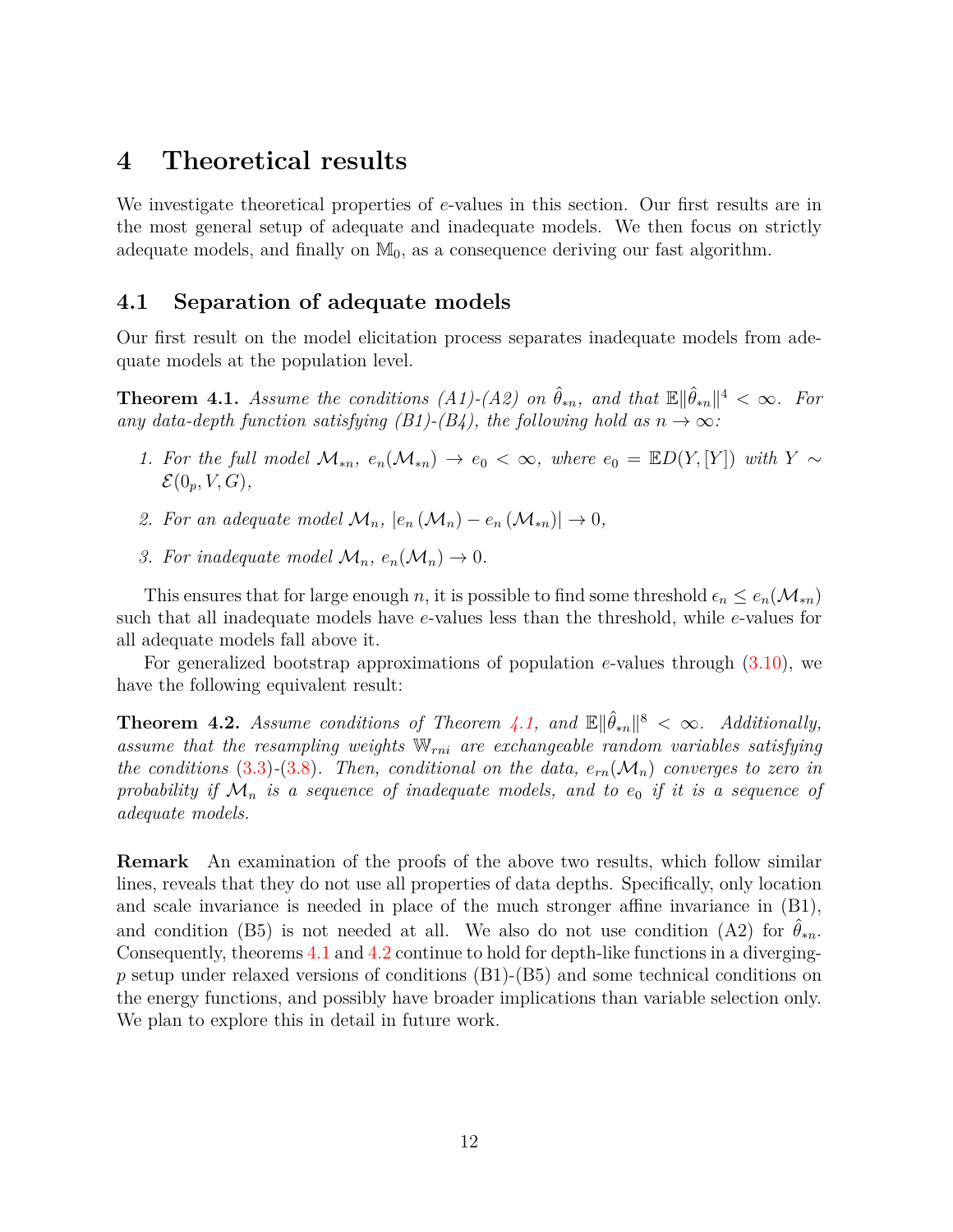#### <span id="page-12-2"></span>**4.2 Derivation of algorithm**

Our next result is concerned with strictly adequate models, and forms the foundation for the fast model selection algorithm.

<span id="page-12-0"></span>**Theorem 4.3.** *Assume conditions (A1)-(A2), (B1)-(B5). Then, for a finite sequence of strictly adequate models*  $M_{1n} \prec \ldots \prec M_{kn}$  *and any finite collection of inadequate models*  $\mathcal{M}_{k+1,n}, \ldots, \mathcal{M}_{Kn}$ , we have

$$
e_n(\mathcal{M}_{1n}) > \ldots > e_n(\mathcal{M}_{kn}) > \max_{j \in \{k+1,\ldots,K\}} e_n(\mathcal{M}_{jn})
$$

*for large enough n.*

We set the constant terms  $C_n$  to 0 now, and drop the subscript  $_n$  from  $\mathcal{M}_n$ ,  $\mathcal{S}_n$ ,  $C_n$ ,  $\theta_n$ and their variants. Recall that we have not yet used the actual data generating process as a candidate model. Let us define the *data generating model* as  $\mathcal{M}_0 \prec \mathcal{M}_*$  with associated estimable index set  $S_0 = \text{supp}(\theta_0)$  and  $C_0 = 0_{p-|\mathcal{S}_0|}$  for  $j \notin \mathcal{S}_0$ . Then we have the following result.

<span id="page-12-1"></span>**Corollary 4.1.** *Assume the conditions of Theorem [4.3.](#page-12-0) Consider the collection of candidate models*  $\mathbb{M}_0 = \{ \mathcal{M} : C_j = 0 \quad \forall \quad j \notin \mathcal{S}_* \}$ *. Then for large enough n,* 

$$
\mathcal{M}_0 = \arg\max_{\mathcal{M} \in \mathbb{M}_0} \left[ e_n(\mathcal{M}) \right] \tag{4.1}
$$

Thus, within the restricted set of models  $M_0$ , the *e*-value maximizes at the true model. However there are still 2*<sup>p</sup>* possible models. This is where the true advantage of using *e*values comes through. It hinges on the following observation.

<span id="page-12-3"></span>**Corollary 4.2.** *Assume the conditions of Corollary* [4.1.](#page-12-1) *Consider the models*  $\mathcal{M}_{-i} \in \mathbb{M}_0$ *with*  $\mathcal{S}_{-j} = \{1, \ldots, p\} \setminus \{j\}$  *for*  $j = 1, \ldots, p$ *. Then covariate j is a necessary component of*  $\mathcal{M}_0$ , *i.e.*  $\mathcal{M}_{-i}$  *is an inadequate model, if and only if* 

$$
e_n(\mathcal{M}_{-j}) < e_n(\mathcal{M}_*) \tag{4.2}
$$

*for sufficiently large n.*

Dropping an essential predictor from the full model makes the model inadequate, which has very small *e*-value for large enough *n* (Theorem [4.1\)](#page-11-2), whereas dropping a nonessential predictor increases the *e*-value owing to Theorem [4.3.](#page-12-0) Thus, *simply collecting those predictors that cause decrease in the e-value on dropping them from the model suffices for variable selection*.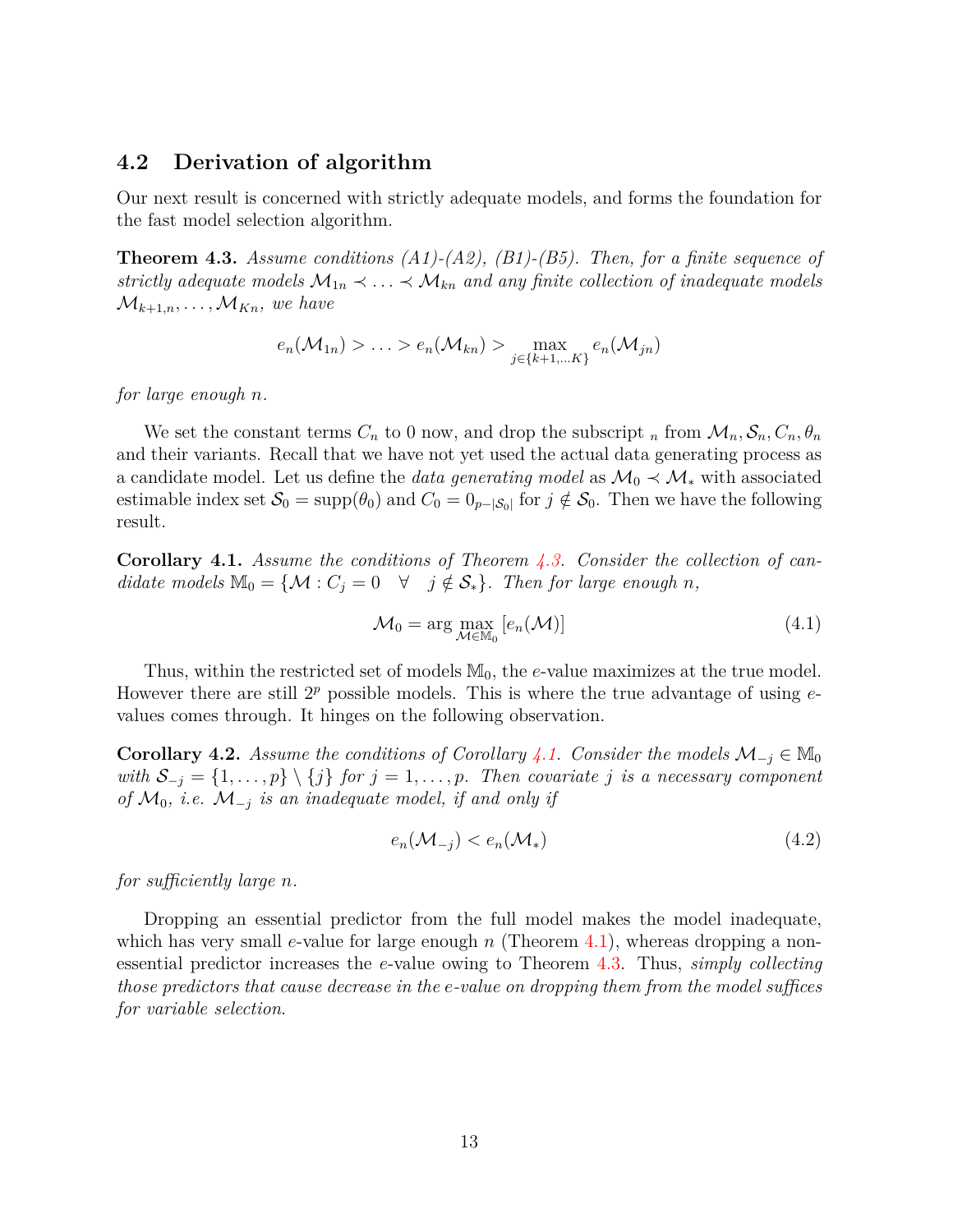#### **4.3 Model selection consistency**

Consistency of bootstrap analogues of all model *e*-values follows from Theorem [4.2.](#page-11-1) This, in conjunction with the results from Section [4.2](#page-12-2) establishes model selection consistency of the finite sample bootstrap procedure.

<span id="page-13-3"></span>**Corollary 4.3.** *Consider two sets of bootstrap estimates of*  $\hat{\theta}_*$ :  $\mathcal{T} = \{\hat{\theta}_{r*}: r = 1, \ldots, R\}$ *and*  $\mathcal{T}_1 = \{\hat{\theta}_{r_1*}: r_1 = 1, \ldots, R_1\}$ *. Obtain sample e-value estimates as* 

$$
\hat{e}_{rn}(\mathcal{M}) = \frac{1}{R_1} \sum_{r_1=1}^{R_1} D(\hat{\theta}_{r_1m}, [\mathcal{T}])
$$
\n(4.3)

*where*  $[T]$  *is the empirical distribution of the corresponding bootstrap samples, and*  $\hat{\theta}_{r_1m}$ are obtained using [\(3.10\)](#page-9-1). Consider the set of predictors  $\tilde{S}_0 = {\hat{e}_{rn}(M_{-j}) \le \hat{e}_{rn}(M_*)}.$ *Then as n, R, R*<sub>1</sub>  $\rightarrow \infty$ *,* 

<span id="page-13-4"></span><span id="page-13-1"></span><span id="page-13-0"></span>
$$
P_2(\hat{\mathcal{S}}_0 = \mathcal{S}_0) \to 1\tag{4.4}
$$

*where P*<sup>2</sup> *is the probability conditional on the data and bootstrap samples.*

Equation [\(4.4\)](#page-13-0) is contingent on the fact that the the data generating model  $\mathcal{M}_0$  is indeed a member of  $\mathbb{M}_0$ , i.e.  $\mathcal{S}_0 \subseteq \mathcal{S}_*$ . This is ensured trivially in classical  $n > p$  situations. If  $p$  is larger than  $n$ ,  $M_0$  is the set of all possible models on the predictor set selected by an appropriate predictor screening procedure.

In high-dimensional linear models, we use the SIS procedure for this purpose. Given that the estimable index set  $\mathcal{S}_*$  is selected using SIS, [Fan and Lv](#page-24-5) [\(2008\)](#page-24-5) proved under fairly weak conditions that

$$
P(\mathcal{M}_0 \in \mathbb{M}_0) \ge 1 - O\left(\frac{\exp[-Cn^{1-2\kappa}]}{\log n}\right)
$$
\n(4.5)

where  $C > 0$  and  $\kappa$  are constants that depend on the minimum signal in  $\theta_0$ . For more complex models we use the model-free screening method of [Zhu et al.](#page-26-10) [\(2011\)](#page-26-10) to obtain  $\mathcal{S}_{*}$ . Under mild conditions on the predictor matrix, Theorem 3 in [Zhu et al.](#page-26-10) [\(2011\)](#page-26-10) ensures the validity of their procedure. In our notations, the result therein states as

<span id="page-13-2"></span>
$$
P(|\mathcal{S}_* \cap \mathcal{S}_0^c| \ge r) \le \left(1 - \frac{r}{p+d}\right)^d \tag{4.6}
$$

for positive integers  $r$  and  $d: d = p$  being a good practical choice as per the numerical studies in [Zhu et al.](#page-26-10) [\(2011\)](#page-26-10).

Combining [\(4.5\)](#page-13-1) or [\(4.6\)](#page-13-2) with Corollary [4.3](#page-13-3) as needed establishes asymptotically accurate recovery of the support set  $S_0$  through Algorithm [2](#page-10-0) in Section [3.2.](#page-9-2) For classical  $n > p$ cases this holds for any statistical model satisfying the conditions  $(A1)$  and  $(A2)$ , whereas in high-dimensional situations it is contingent upon additional conditions required by the screening method used.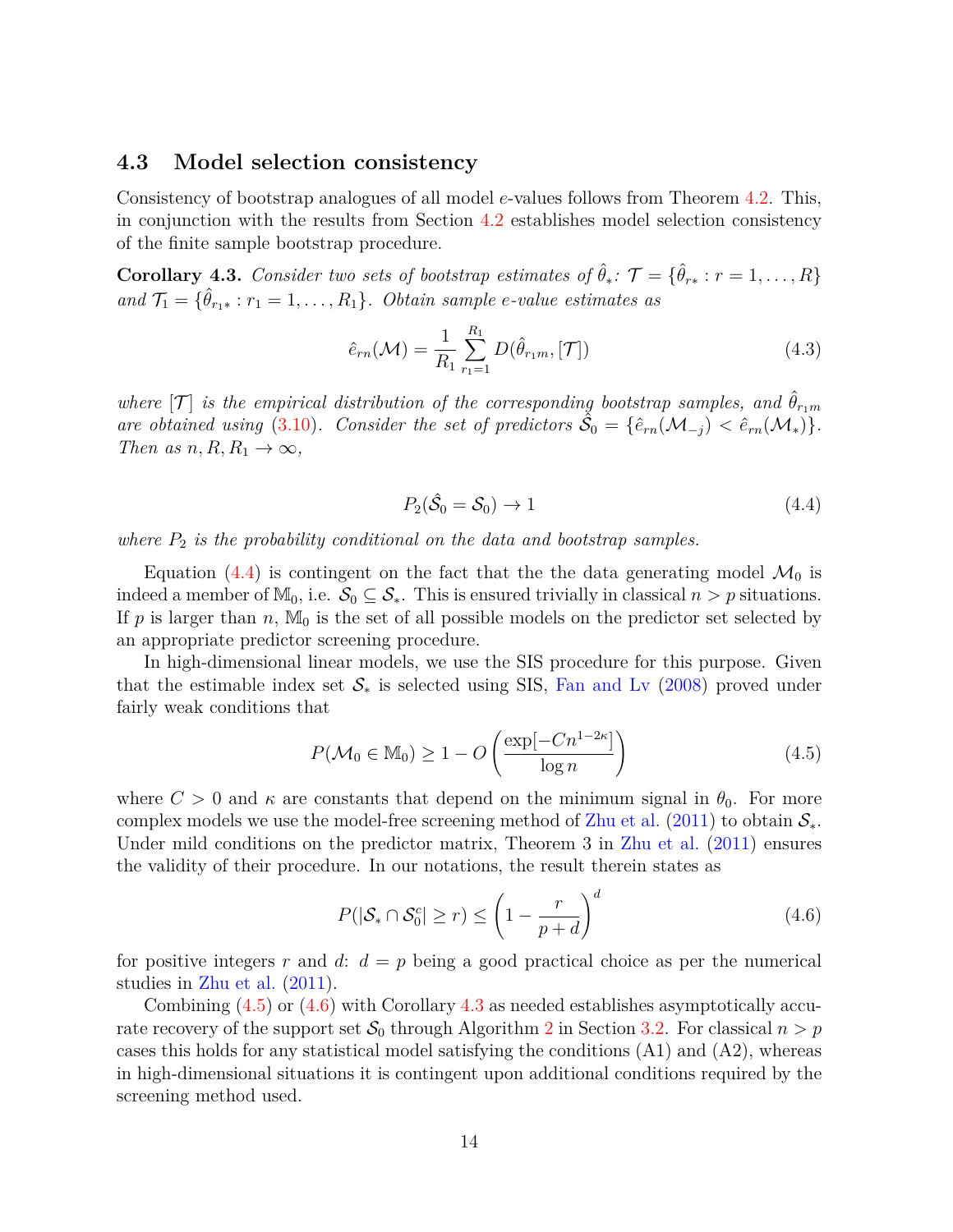| Setting 1: $n = 1000, p = 60$ |              |                 |              |                    |              |                                             |
|-------------------------------|--------------|-----------------|--------------|--------------------|--------------|---------------------------------------------|
| Choice of $\tau_n$            | $\rho = 0.5$ |                 | $\rho = 0.7$ |                    | $\rho = 0.9$ |                                             |
|                               | Sparsity     | $PE (x10^{-4})$ | Sparsity     | $PE(x10^{-4})$     | Sparsity     | $\overline{\text{PE}}$ ( $\times 10^{-4}$ ) |
| $\tau_n = \log n$             | 5.01         | 4.5             | 5.00         | 3.3                | 5.06         | 2.6                                         |
| $\tau_n = n^{0.1}$            | 16.16        | 33.6            | 16.85        | 23.3               | 17.89        | 16.3                                        |
| $\tau_n = n^{0.2}$            | 5.74         | 8.1             | 6.03         | 5.7                | 6.75         | 4.8                                         |
| $\tau_n = n^{0.3}$            | 5.01         | 4.5             | 5.01         | 3.3                | 4.96         | 5.0                                         |
| $\tau_n=n^{0.4}$              | 5.00         | 4.4             | 5.00         | 3.3                | 3.14         | 633.6                                       |
| Setting 2: $n = 60, p = 1000$ |              |                 |              |                    |              |                                             |
| Choice of $\tau_n$            | $\rho = 0.5$ |                 | $\rho = 0.7$ |                    | $\rho = 0.9$ |                                             |
|                               | Sparsity     | $PE (x10^-$     | Sparsity     | PE<br>$(x10^{-2})$ | Sparsity     | PE $(\times 10^{-2}$                        |
| $\tau_n = \log n$             | 6.63         | 4.5             | 6.34         | 3.4                | 4.79         | 3.7                                         |
| $\tau_n = n^{0.1}$            | 7.57         | 4.6             | 7.24         | 3.0                | 7.16         | 2.1                                         |
| $\tau_n=n^{0.2}$              | 7.38         | 4.6             | 7.23         | 3.0                | 6.61         | 2.3                                         |
| $\tau_n=n^{0.3}$              | 6.94         | 4.6             | 6.58         | 3.0                | 5.44         | 3.0                                         |
| $\tau_n = n^{0.4}$            | 6.08         | 4.1             | 5.66         | 3.9                | 3.90         | 6.0                                         |

<span id="page-14-2"></span>Table 5.1: Model sparsity and prediction errors for different choices of  $\tau_n$ 

### <span id="page-14-0"></span>**5 Simulation studies**

We now present three simulation studies to examine the empirical performance of our proposed method using model *e*-values, along with a host of other variable selection methods for linear and linear mixed models. In terms of *n* and *p*, we consider both the classical  $n > p$  case (Sections [5.1](#page-14-1) and [5.3\)](#page-17-0) and the high-dimensional case where  $p >> n$ (Section [5.2\)](#page-16-0). For all depth calculations, we use halfspace depth [\(Tukey,](#page-26-8) [1975\)](#page-26-8).

### <span id="page-14-1"></span>**5.1 Selecting covariates in linear regression (***n > p***)**

We use the model  $Y = X\beta_0 + \epsilon$ , with  $\epsilon \sim \mathcal{N}_n(0, I_n)$ ,  $n = 1000$  and  $p = 60$ . We generate the rows of *X* independently from  $\mathcal{N}_p(0, \Sigma_X)$ , with  $(\Sigma_X)_{ij} = \rho^{|i-j|}$ . In the true coefficient vector  $\beta_0$ , we set the first 5 coefficients to have non-zero values equal to 1, and the other slope parameters to be zero. We repeat this setup for  $\rho \in \{0.5, 0.7, 0.9\}$ , and generate 100 independent datasets for each  $\rho$ . We use the scale-enhanced Bayesian bootstrap of Example [3.2](#page-8-3) with  $\tau_n \in \{\log n, n^{0.1}, n^{0.2}, n^{0.3}, n^{0.4}\},\$ and resampling Monte Carlo size  $R = R_1 = 1000$  for the calculation of bootstrap *e*-values using [\(4.3\)](#page-13-4).

**Competing methods** For comparative evaluation our technique, we consider methods that come from different domains in the model selection literature: (a) The Mixed Integer Optimization (MIO) method of [Bertsimas et al.](#page-24-0) [\(2016\)](#page-24-0), which is based on advanced discrete optimization methods; (b) LASSO and (c) SCAD-penalized linear regression, which represent the domain of penalized regressions; and (d) Stepwise regression using the BIC and forward selection, which is a conventional favorite.

MIO has two versions: all subset and forward selection. The all subset method was much more computationally intensive than other methods, so we used the forward selection MIO. This returns one model for each of the  $p+1$  possible sparsity levels of the coefficient vector, following which we select the model with lowest BIC. For the penalized regression methods we use ten-fold cross validation to select the optimal tuning parameter.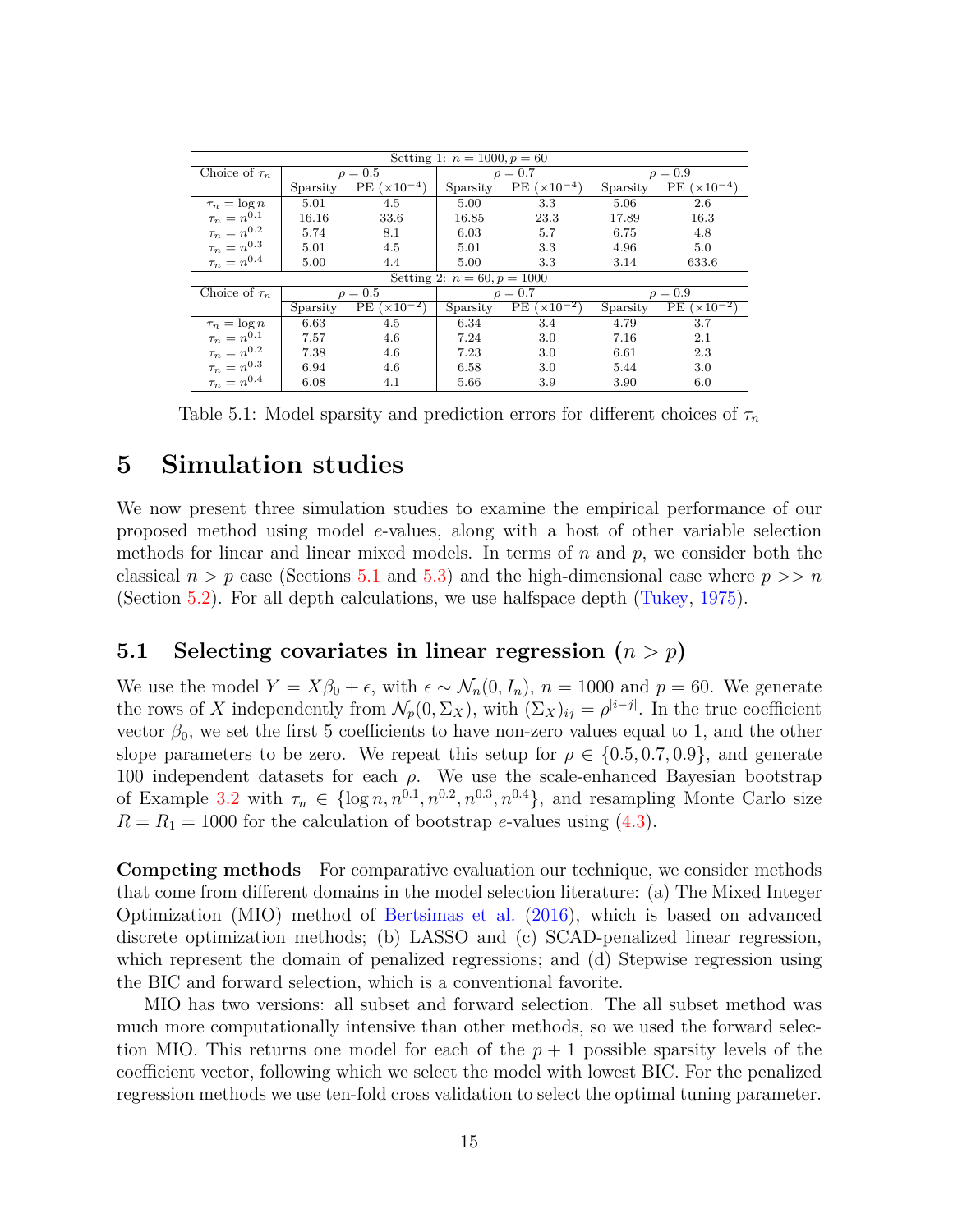

<span id="page-15-0"></span>Figure 5.1: Model sparsity (top row) and prediction performance (bottom row) for all methods in  $n = 60, p = 1000$  setup.

**Performance measures** We use model sparsity and prediction error on an independently generated dataset  $(y_{\text{test}}, X_{\text{test}})$  using the same setup as the training data to evaluate each of the methods under consideration. For any estimate  $\hat{\beta}$ , these metrics are defined as

$$
Sparsity(\hat{\beta}) = \|\hat{\beta}\|_0; \quad PE(\hat{\beta}) = \frac{\|X_{\text{test}}\hat{\beta} - X_{\text{test}}\beta_0\|}{\|X_{\text{test}}\beta_0\|}
$$

These are plausible metrics of model evaluation when the features are highly correlated [\(Bertsimas et al.,](#page-24-0) [2016\)](#page-24-0).

**Choice of tuning parameter** The top few rows of Table [5.1](#page-14-2) give the average sparsity and PE values of our *e*-value based method for different values of the bootstrap standard deviation  $\tau_n$ . Both the metrics take lowest values for  $\rho = 0.7$  and  $\rho = 0.9$  when  $\tau_n = \log n$ . For  $\rho = 0.5$ ,  $\tau_n = n^{0.4}$  has marginally lower values, however it performs much worse than  $\tau_n = \log n$  when  $\rho = 0.9$ .

**Comparison with other methods** Figure [5.2](#page-16-1) presents boxplots of these performance measures, with  $\tau_n = \log n$  assumed for our *e*-value based method. Our method gives the sparsest models and lowest prediction errors among all methods across all values of *ρ*. The second sparsest models are given by MIO, although its prediction errors are higher.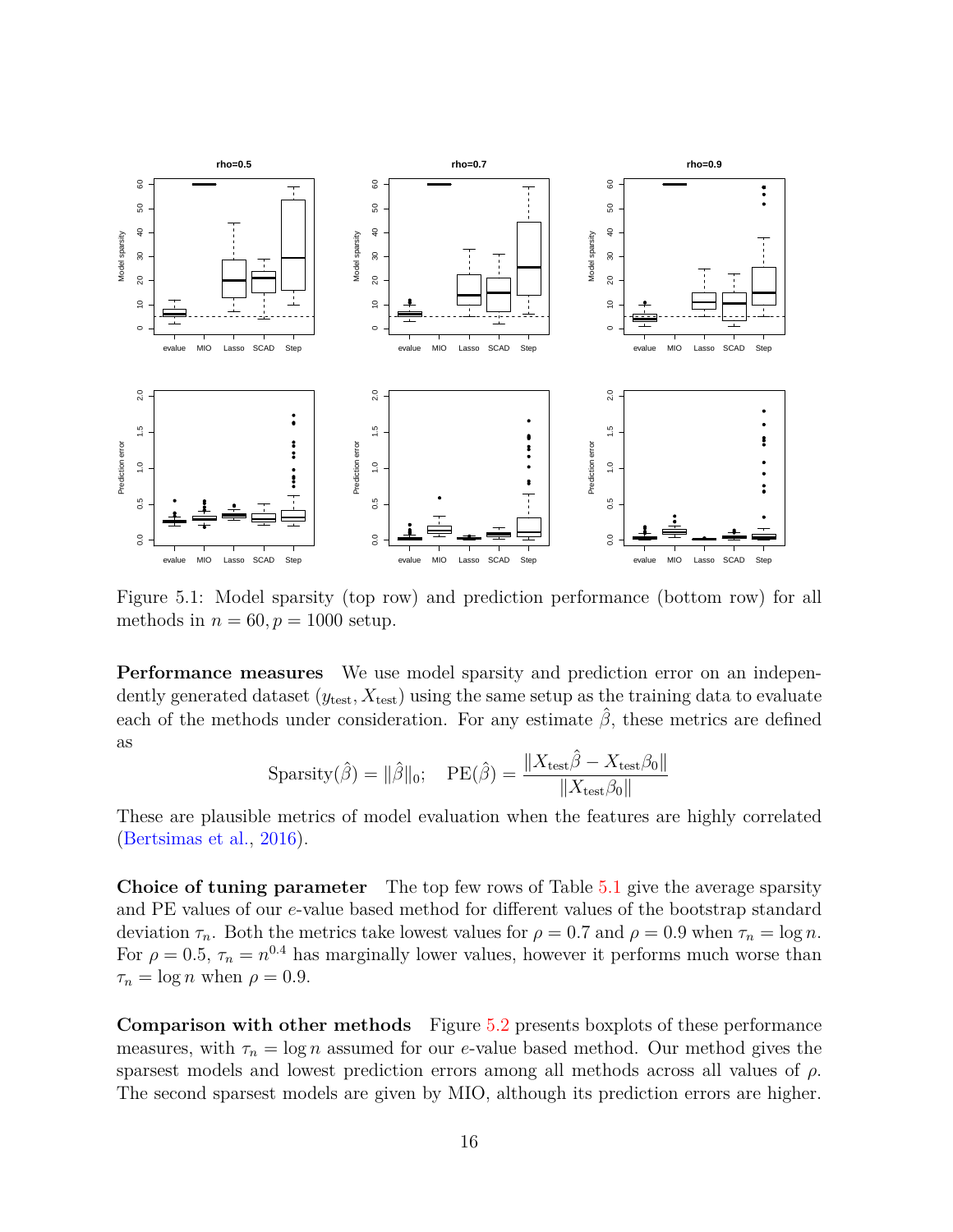

<span id="page-16-1"></span>Figure 5.2: Model sparsity (top row) and prediction performance (bottom row) for all methods in  $n = 1000, p = 60$  setup. Dotted line in top row indicates true sparsity level.

On the other hand, prediction errors of SCAD are similar to our method, but our models are more sparse. For all methods, higher values of *ρ* result in slightly sparser models and higher prediction errors.

### <span id="page-16-0"></span>**5.2 High-dimensional linear regression (***p >> n***)**

Here we generate the data from the same setup as Section [5.1,](#page-14-1) but with  $n = 60, p = 1000$ . To implement the *e*-values method, we first perform an initial screening of variables using SIS, then apply our best subset selection procedure.

Among several choices of the tuning parameter,  $\tau_n = \log n$  and  $\tau_n = n^{0.1}$  are good choices (see second half of Table [5.1\)](#page-14-2). The first choice provides sparser models, while the second choice has lower prediction errors as the correlation among features increases.

To compare with the  $n > p$  case, we report the results corresponding to  $\tau_n = \log n$ in the boxplots of Figure [5.1.](#page-15-0) As compared to the low-dimensional case in Section [5.1,](#page-14-1) the *e*-values method provides much sparser estimates than other methods. MIO always ends up selecting the least parsimonious model with 60 predictors. Our method has good performance in terms of prediction error as well. Stepwise regression is the most unstable among all five methods across all values of  $\rho$  and both performance measures used.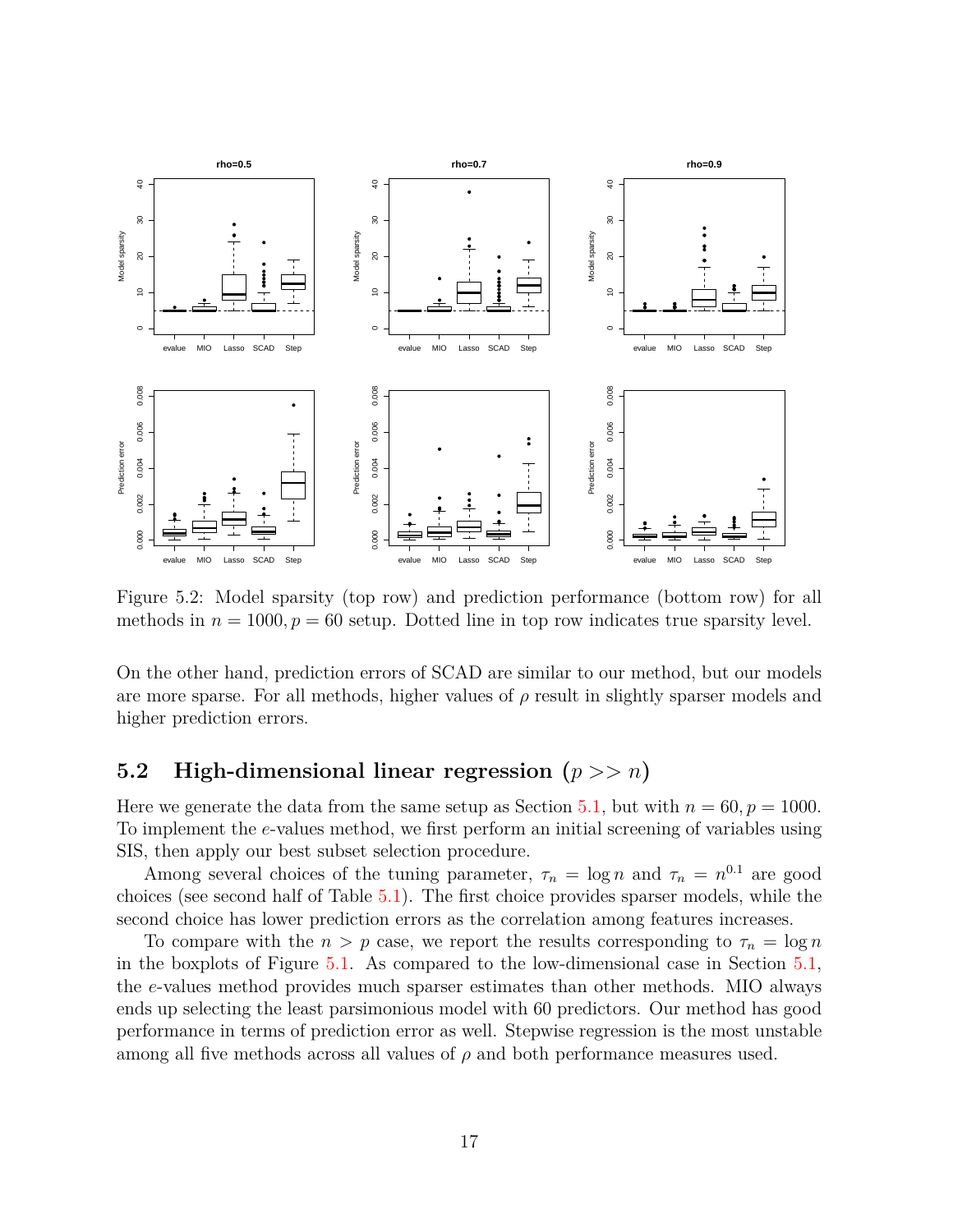| Method                                                        | Tuning            | $FPR\%$                      | $FNR\%$ | Model size                    | $FPR\%$ | $\rm FNR\%$ | Model size |
|---------------------------------------------------------------|-------------------|------------------------------|---------|-------------------------------|---------|-------------|------------|
|                                                               |                   | Setting 1: $n_i = 5, m = 30$ |         | Setting 2: $n_i = 10, m = 60$ |         |             |            |
| e-value based                                                 | $\tau = 3$        | 15.9                         | 0.0     | 2.59                          | 5.2     | 0.0         | 2.17       |
|                                                               | $\tau=4$          | 8.0                          | 0.0     | 2.28                          | 2.8     | 0.0         | 2.09       |
|                                                               | $\tau=5$          | 5.2                          | 0.0     | 2.18                          | 2.0     | 0.0         | 2.06       |
|                                                               | $\tau = 6$        | 2.7                          | 0.0     | 2.09                          | 0.7     | 0.0         | 2.02       |
|                                                               | $\tau = 7$        | 2.2                          | 0.0     | 2.07                          | 0.3     | 0.0         | 2.01       |
|                                                               | $\tau = 8$        | $1.5\,$                      | 0.0     | 2.05                          | 0.3     | 0.0         | 2.01       |
| $\overline{\text{Peng}}$ and Lu $\text{Peng}$ and Lu $(2012)$ | BIC               | 21.5                         | 9.9     | 2.26                          | $1.5\,$ | 1.9         | 2.10       |
|                                                               | AIC               | 17                           | 11.0    | 2.43                          | $1.5\,$ | 3.3         | 2.20       |
|                                                               | GCV               | 20.5                         | 6       | 2.30                          | $1.5\,$ | 3           | 2.18       |
|                                                               | $\sqrt{\log n/n}$ | 21                           | 15.6    | 2.67                          | $1.5\,$ | 4.1         | 2.26       |

<span id="page-17-1"></span>Table 5.2: Comparison between our method and that proposed by [Peng and Lu](#page-25-10) [\(2012\)](#page-25-10) through average false positive percentage, false negative percentage and model size

#### <span id="page-17-0"></span>**5.3 Best subset selection in presence of random effects**

Here we use the simulation setup from [Peng and Lu](#page-25-10) [\(2012\)](#page-25-10). This is a random interceptonly model:  $Y = X\beta + ZU + \epsilon$ . The data consists of independent groups of observations with multiple observations in each groups, *Z* being the within-group random effects design matrix. We consider 9 fixed effects and 4 random effects, with true  $\beta_0 =$  $(0,1,1,0,0,0,0,0,0)$  and random effect covariance matrix  $\Delta$  with elements  $(\Delta)_{11} = 9$ ,  $(\Delta)_{21} = 4.8, \, (\Delta)_{22} = 4, \, (\Delta)_{31} = 0.6, \, (\Delta)_{32} = (\Delta)_{33} = 1, \, (\Delta)_{4j} = 0; j = 1, \ldots, 4.$  The error variance of  $\epsilon$  is set at  $\sigma^2 = 1$ . The goal is to select covariates of the fixed effect. We use two scenarios for our study: one where the number of subjects (*m*) considered is 30, and the number of observations in the  $i^{\text{th}}$  subject,  $i = 1, \ldots, n$ , is  $n_i = 5$ , and another where  $m = 60, n_i = 10$ .

Given the original restricted maximum likelihood estimates  $\hat{\beta}, \hat{\sigma}^2, \hat{\Delta}$ , for the resampling step we use the computational approximation

$$
\hat{\beta}_r \simeq \hat{\beta} + \frac{\tau_n}{\sqrt{n}} (X^T \hat{V}^{-1} X)^{-1} W_r X^T \hat{V}^{-1} (y - X \hat{\beta})
$$

with  $W_r = \text{diag}(W_{r1}I_4, \dots, W_{r9}I_4)$  and  $\hat{V} = \hat{\sigma}^2 I_p + Z \hat{\Delta} Z^T$ . This adapts equation [\(3.11\)](#page-9-0) in the mixed model setup. We consider  $\tau = \tau_n/\sqrt{n} \in \{1, \ldots, 15\}$  here, and independent Gamma(1,1) random variables as the resampling weights  $\{W_{r1} + 1, \ldots, W_{r9} + 1\}$ .

We compare our results with those obtained using the mixed effect model selection method of [Peng and Lu](#page-25-10) [\(2012\)](#page-25-10), as well as two other methods, all of which are based on sparse estimation of the fixed effect coefficients. In the method proposed by [Peng and Lu](#page-25-10) [\(2012\)](#page-25-10), the tuning parameter can be selected using several different criteria. We present the false positive percentage (FPR%), false negative percentage (FNR%) and model sizes corresponding to four such criteria in Table [5.2.](#page-17-1) Our *e*-value based method handsomely outperforms the method proposed by [Peng and Lu](#page-25-10) [\(2012\)](#page-25-10), especially in smaller sample sizes, as long as  $\tau \geq 4$ . We also compare the percentages of times the correct model was identified, and these results are presented in Table [5.3,](#page-18-1) along with the corresponding results from two other papers. The proposed *e*-value based procedure performs best here for  $\tau \geq 5$  for the smaller sample setting, and for  $\tau \geq 7$  for larger sample setting.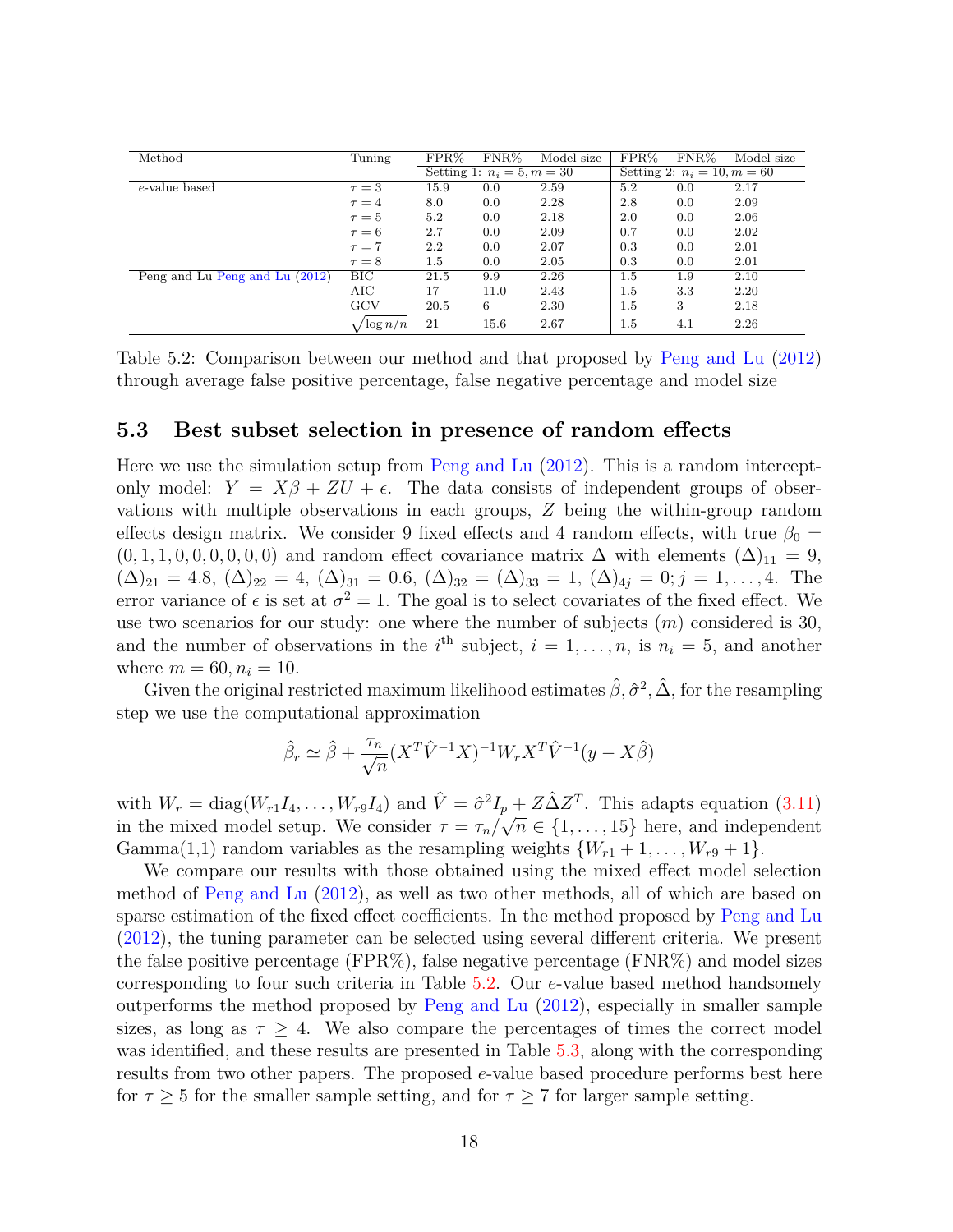| Method                |             | Setting 1 | Setting 2 |
|-----------------------|-------------|-----------|-----------|
| e-value based         | $\tau = 4$  | 79        | 92        |
|                       | $\tau = 5$  | 87        | 94        |
|                       | $\tau = 6$  | 93        | 98        |
|                       | $\tau = 7$  | 94        | 99        |
|                       | $\tau = 8$  | 96        | 99        |
|                       | $\tau = 9$  | 97        | 99        |
|                       | $\tau = 10$ | 98        | 99        |
| Bondell et al. (2010) |             | 73        | 83        |
| Peng and Lu $(2012)$  |             | 49        | 86        |
| Fan and Li (2012)     |             | 90        | 100       |

<span id="page-18-1"></span>Table 5.3: Comparison of our method and three sparsity-based methods of mixed effect model selection through accuracy of selecting correct fixed effects

### <span id="page-18-0"></span>**6 Eliciting drivers of Indian monsoon precipitation**

Various studies indicate that our knowledge about the physical drivers of precipitation in India is incomplete; this is in addition to the known difficulties in modeling precipitation itself [\(Knutti et al.,](#page-24-9) [2010;](#page-24-9) [Trenberth,](#page-26-11) [2011;](#page-26-11) [Trenberth et al.,](#page-26-12) [2003;](#page-26-12) [Wang et al.,](#page-26-13) [2005\)](#page-26-13). For example, [Goswami et al.](#page-24-10) [\(2006\)](#page-24-10) discovered an upward trend in frequency and magnitude of extreme rain events, using daily central Indian rainfall data on a  $10° \times 12°$  grid, but a similar study on a 1<sup>°</sup> × 1<sup>°</sup> gridded data by [Ghosh et al.](#page-24-11) [\(2009\)](#page-24-11) suggested that there are both increasing and decreasing trends of extreme rainfall events, depending on the location. Additionally, [Krishnamurty et al.](#page-25-11) [\(2009\)](#page-25-11) reported increasing trends in exceedances of the 99<sup>th</sup> percentile of daily rainfall; however, there is also a decreasing trend for exceedances of the 90th percentile data in many parts of India. Significant spatial and temporal variabilities at various scales have also been discovered by [Dietz and Chatterjee](#page-24-12) [\(2014\)](#page-24-12) and [Dietz and Chatterjee](#page-24-13) [\(2015\)](#page-24-13).

Here we attempt to identify the driving factors behind precipitation during the Indian monsoon season using our *e*-value based model selection criterion. Data are obtained from the repositories of the National Climatic Data Center (NCDC) and National Oceanic and Atmospheric Administration (NOAA), for the years 1978–2012. We obtained data on 35 potential covariates of the Indian summer precipitation based on existing knowledge and conjectures from the actual physics driving Indian summer precipitations. Details are provided in the supplementary material.

We consider annual medians of all covariates as fixed effects, the log yearly rainfall at a weather station as response variable, and include year-specific random intercepts. We use projection depth ( $\text{Zuo}, 2003$ ) and resample Monte Carlo sizes  $R = R_1 = 1000$ to calculate bootstrap equivalents of the *e*-values. We train our model on data from the years 1978-2002, run best subset selection for tuning parameter values  $\tau_n \in n^k; k \in$  $\{0.01, 0.02, \ldots, 0.16\}$ , and select the predictor set corresponding to the  $\tau_n$  that minimizes fixed effect prediction errors on the samples from 2003–2012. Table [6.1](#page-19-0) lists the estimated *e*-values in increasing order for this full model, as well as all 35 models where a single variable is dropped. Variables listed in the rows above *none* in Table [6.1](#page-19-0) are considered relevant by our *e*-value criterion.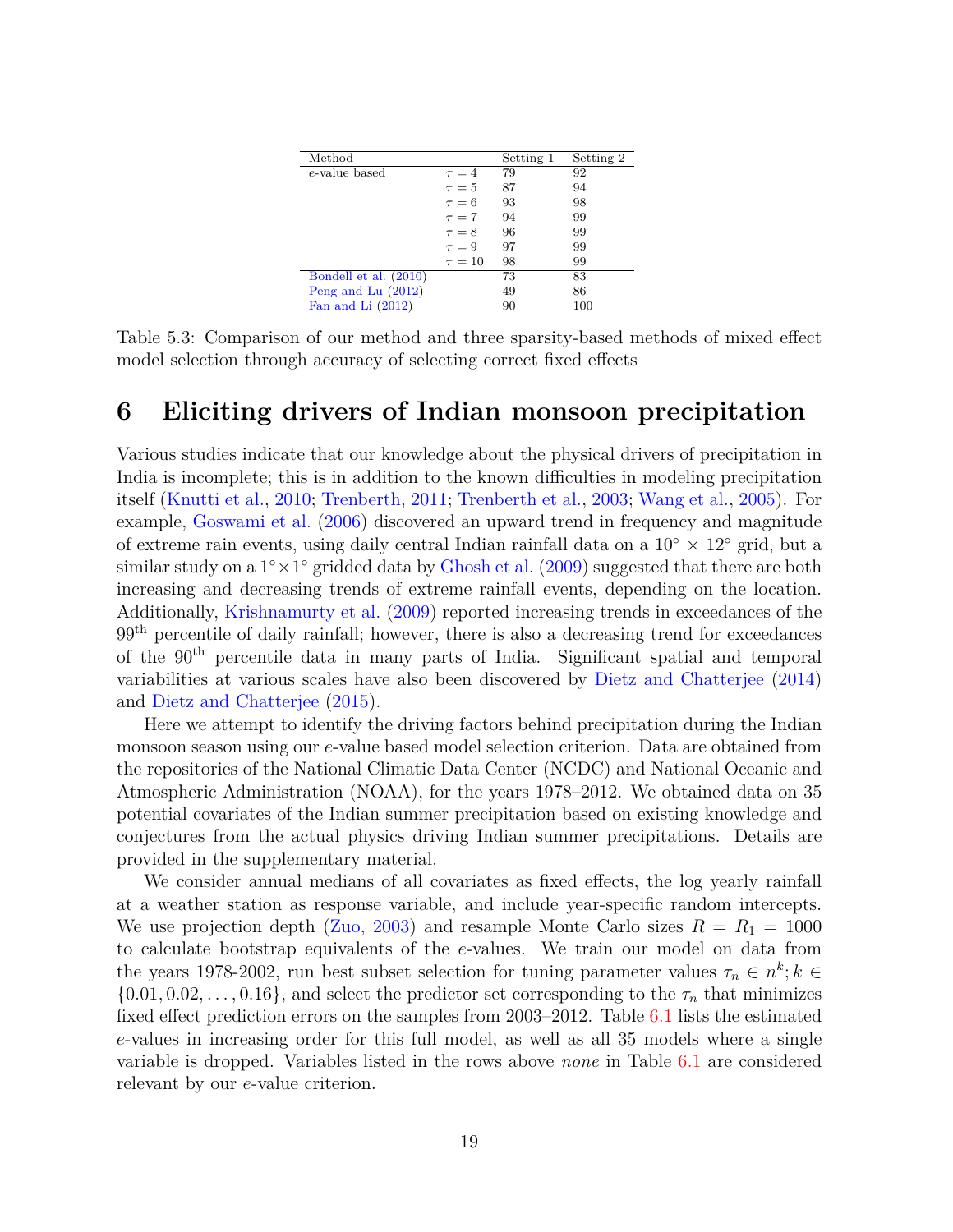| Predictor dropped    | e-value of $\mathcal{M}_{-i}$ |  |  |
|----------------------|-------------------------------|--|--|
| $-TMAX$              | 0.1490772                     |  |  |
|                      |                               |  |  |
| $- X120W$            | 0.2190159                     |  |  |
| - ELEVATION          | 0.2288938                     |  |  |
| $- X120E$            | 0.2290021                     |  |  |
| - del_TT_Deg_Celsius | 0.2371846                     |  |  |
| - X80E               | 0.2449195                     |  |  |
| - LATITUDE           | 0.2468698                     |  |  |
| - TNH                | 0.2538924                     |  |  |
| $-$ Nino $34$        | 0.2541503                     |  |  |
| $- X10W$             | 0.2558397                     |  |  |
| - LONGITUDE          | 0.2563105                     |  |  |
| $- X100E$            | 0.2565388                     |  |  |
| - EAWR               | 0.2565687                     |  |  |
| $-$ X70 $E$          | 0.2596766                     |  |  |
| $-$ v_wind_850       | 0.2604214                     |  |  |
| $- X140E$            | 0.2609039                     |  |  |
| $-$ X40W             | 0.261159                      |  |  |
| - SolarFlux          | 0.2624313                     |  |  |
| $- X160E$            | 0.2626321                     |  |  |
| - EPNP               | 0.2630901                     |  |  |
| - TempAnomaly        | 0.2633658                     |  |  |
| $-$ u_wind_850       | 0.2649837                     |  |  |
| $- WP$               | 0.2660394                     |  |  |
| none                 | 0.2663496                     |  |  |
| - POL                | 0.2677756                     |  |  |
| - TMIN               | 0.268231                      |  |  |
| - X20E               | 0.2687891                     |  |  |
| $-EA$                | 0.2690791                     |  |  |
| $-$ u_wind_200       | 0.2692731                     |  |  |
| $-$ u_wind_600       | 0.2695297                     |  |  |
| - SCA                | 0.2700276                     |  |  |
| - DMI                | 0.2700579                     |  |  |
| - PNA                | 0.2715089                     |  |  |
| $-$ v_wind_200       | 0.2731708                     |  |  |
| $-$ v_wind_600       | 0.2748239                     |  |  |
| - NAO                | 0.2764488                     |  |  |
|                      |                               |  |  |



<span id="page-19-0"></span>Table 6.1: Ordered *e*-values when dropping one variable at a time in the Indian summer precipitation data

<span id="page-19-1"></span>Figure 6.1: Comparing full model rolling predictions with reduced models: (Top to bottom) Bias across years, Mean Squared Error (MSE) across years, density plots for 2012, stationwise residuals for 2012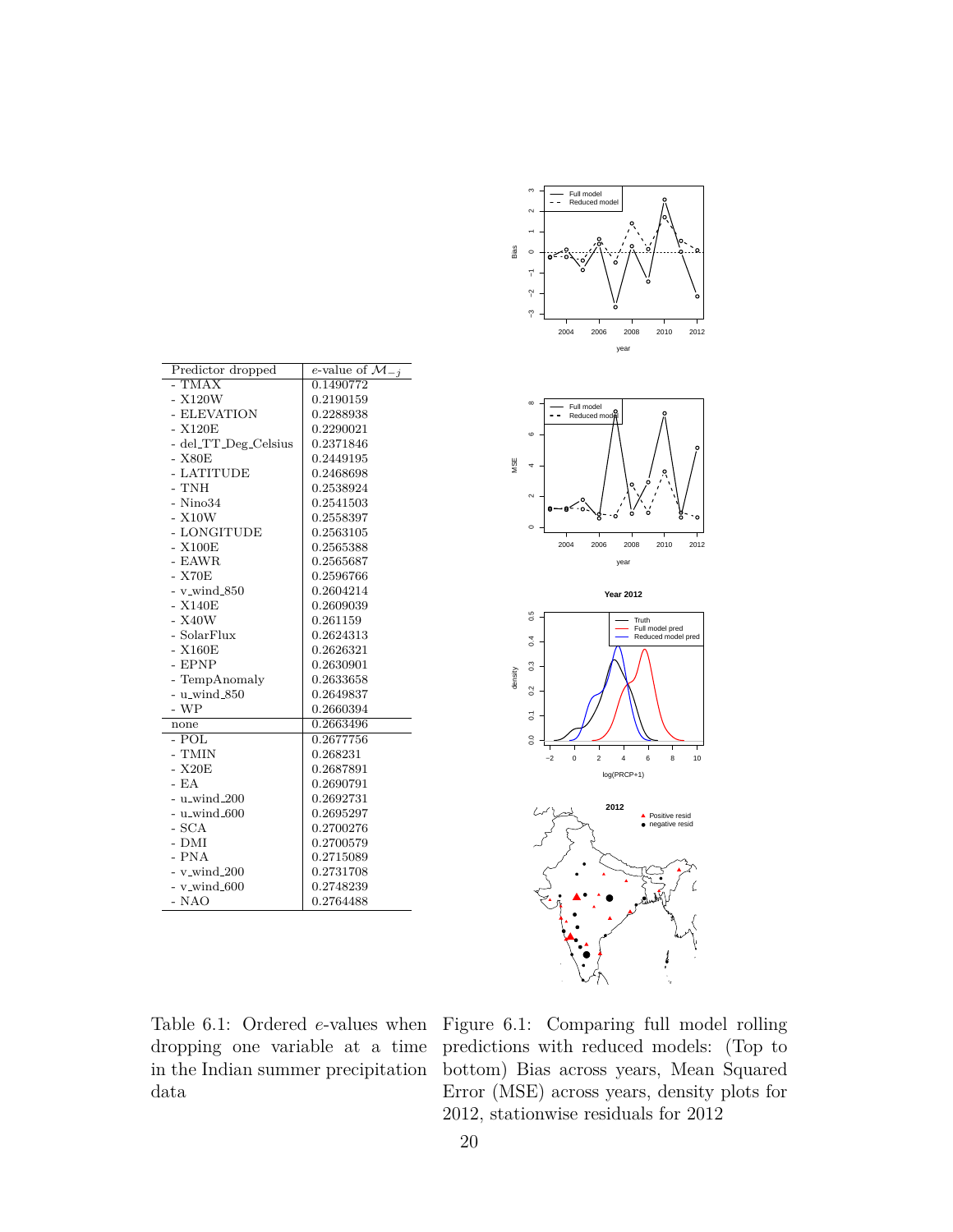All variables selected by our procedure have documented effects on Indian monsoon [\(Krishnamurthy and Kinter III,](#page-25-12) [2003;](#page-25-12) [Moon et al.,](#page-25-13) [2013\)](#page-25-13). The single largest contributor is the *maximum temperature* variable, whose relation to precipitation based on the Clausius-Clapeyron relation is now classical knowledge in physics [\(Singleton and Toumi,](#page-26-14) [2012\)](#page-26-14). It seems that wind velocities high up in the atmosphere are not significant contributors, and the fact that many covariates are selected in the process highlights the complexity of the system.

We checked out-of-sample prediction performance of the estimated model using a rolling validation scheme. For each of the 10 test years: 2003–2012, we select important variables from the model built on past 25 years' data (i.e. use data from 1978–2002 for 2003, 1979-2003 for 2004 and so on), build a model using them and compare predictions on test year obtained from this model with those from the full model. Figure [6.1](#page-19-1) summarizes results obtained through this process. Across all testing years, reduced model predictions have less bias as well as are more stable (top two panels). The better approximations of truth by reduced models is also evident from the density plot for 2012 in the third panel, and the residuals do not show any spatial patterns (bottom panel).

### <span id="page-20-0"></span>**7 Conclusion**

We present above an expansive framework and principle, where the definition of a statistical model is broad, and estimation procedures as well as resampling algorithms very general. In such a scenario, we propose a scheme for best subset selection using the newly defined *e*-value. An extremely fast algorithm obtains the true model selection with probability tending to one as the sample size grows by fitting and using only a single model. Simulation results show that our algorithm performs better than traditional methods in three illustrative examples, and a case study on Indian summer precipitation identifies several important physical drivers of monsoon precipitation. Theoretical consistency results of multiple kinds are provided.

An immediate goal for future research is incorporating *dimension asymptotics* where the parameter dimension is allowed to grow with the sample size, as well as extremely high-dimensional parameters in our framework. Higher order correctness is a possibility in our context since we use resampling methods. The sensitivity of the results to the choice of the depth functions, resampling algorithm and the tuning parameter  $\tau_n$  associated with it, and the way  $D(\hat{\theta}_{mn}, [\hat{\theta}_{*n}])$  is summarized to obtain the *e*-value deserve further study. Our results suggest excellent *asymptotic* properties that are borne out in the simulations, but finite-sample performance of the procedure needs further scrutiny.

To our knowledge, no other non-penalized method is available in the literature in which computational cost of the covariate selection step scales linearly with dimension of the feature space. This makes the *e*-values a perfect candidate for being an accurate and scalable model selection method in big data. Because our algorithm easily lends itself to parallel computing across different sets of bootstrap samples, it opens up the possibility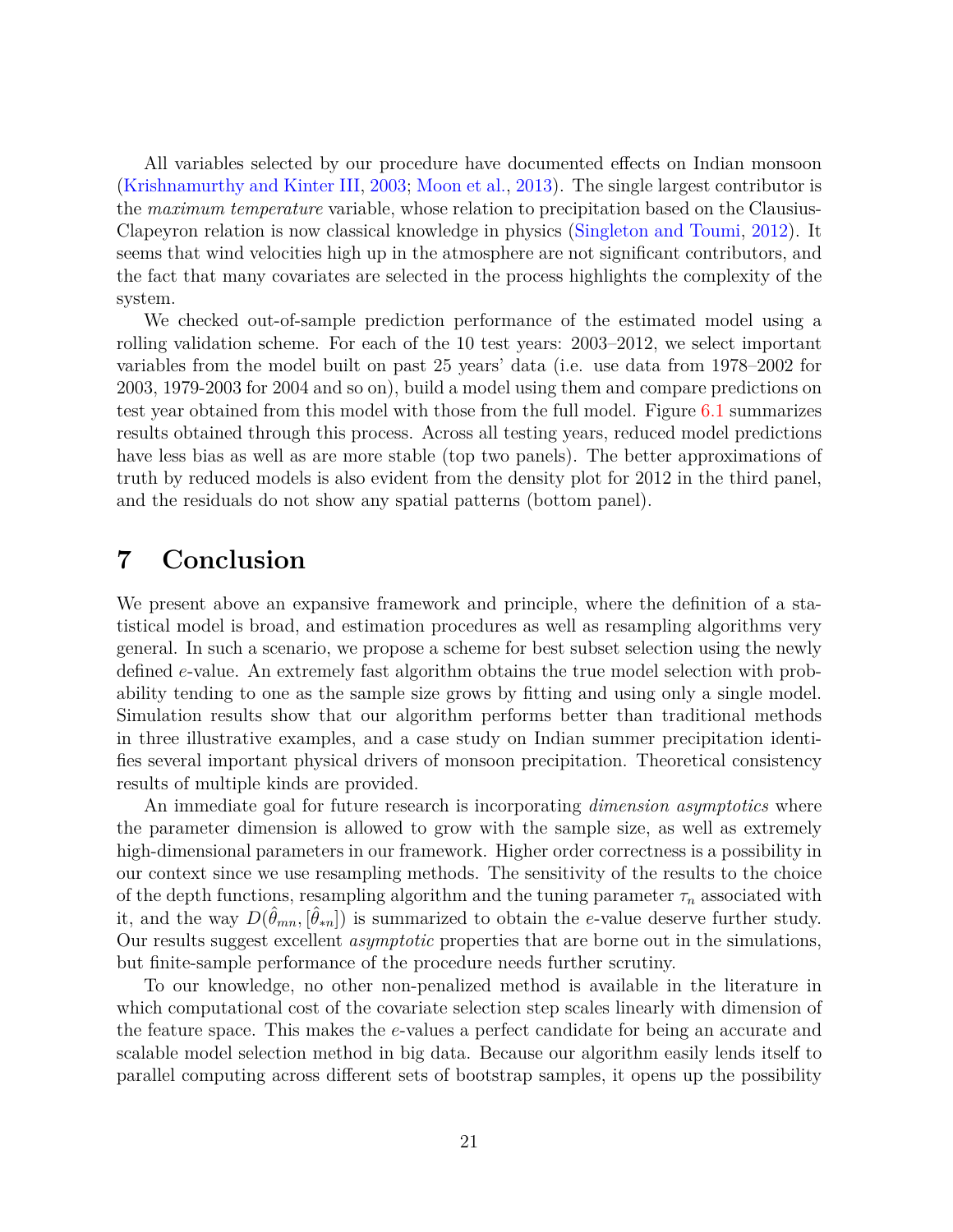to be combined with bootstrap methods on subsamples of the full dataset, like the *moon*bootstrap, bag of little bootstraps [\(Kleiner et al.,](#page-24-14) [2014\)](#page-24-14), or subsampled double bootstrap [\(Sengupta et al.,](#page-26-15) [2016\)](#page-26-15). For ensemble methods in the machine learning literature, e.g. random forest and bagging, by extension of the same logic *e*-values present an exciting opportunity to explore the formulation of a method for consistent feature ranking.

### **Acknowledgements**

This research is partially supported by the National Science Foundation (NSF) under grants #IIS-1029711 and #DMS-1622483 and by the National Aeronautics and Space Administration (NASA). The first author also acknowledges the University of Minnesota Interdisciplinary Doctoral Fellowship program.

### **A Proofs of theoretical results**

*Proof of Theorem [4.1.](#page-11-2) Part 1* follows directly from assumption (B3).

*Part 2.* Assuming now that  $\mathcal{M}_n$  is an adequate model, we use (B1) property of *D*:

$$
D(\hat{\theta}_{mn}, [\hat{\theta}_{*n}]) = D(\hat{\theta}_{mn} - \theta_{0n}, [\hat{\theta}_{0n} - \theta_{0n}]),
$$
\n(A.1)

and decompose the first argument

$$
\hat{\theta}_{mn} - \theta_{0n} = (\hat{\theta}_{mn} - \hat{\theta}_{0n}) + (\hat{\theta}_{*n} - \theta_{0n}).
$$
\n(A.2)

where  $\theta_{mnj}$  equals  $\theta_{0nj}$  in indices  $j \in \mathcal{S}_n$  and  $C_{nj}$  elsewhere.

Now we have, for any  $\mathcal{M}_n$ ,

<span id="page-21-1"></span><span id="page-21-0"></span>
$$
\hat{\theta}_{mn} = \theta_{mn} + a_n^{-1} T_{mn}
$$

where  $T_{mn}$  is non-degenerate at the  $S_n$  indices. For the first summand of the right-hand side in [\(A.2\)](#page-21-0) we get

$$
\hat{\theta}_{mn} - \hat{\theta}_{*n} = \theta_{mn} - \theta_{0n} + R_n \tag{A.3}
$$

where  $\mathbb{E} \|R_n^2\| = O(a_n^{-2})$ . Since  $\mathcal{M}_n$  is an adequate model,  $\theta_{mn} - \theta_{0n} = o(1)$ . Thus, substituting the above right-hand side in  $(A.2)$  we get

$$
\left| D\left(\hat{\theta}_{mn} - \theta_{0n}, \left[\hat{\theta}_{*n} - \theta_{0n}\right]\right) - D\left(\hat{\theta}_{*n} - \theta_{0n}, \left[\hat{\theta}_{*n} - \theta_{0n}\right]\right) \right| \leq \|R_n\|^{\alpha} \tag{A.4}
$$

from Lipschitz continuity of  $D(\cdot)$  given in (B2). The result now follows.

*Part 3.* Since the depth function *E* is invariant under location and scale transformations, we have

$$
D(\hat{\theta}_{mn}, [\hat{\theta}_{*n}]) = D\Big(a_n(\hat{\theta}_{mn} - \theta_{0n}), [a_n(\hat{\theta}_{*n} - \theta_{0n})]\Big).
$$
 (A.5)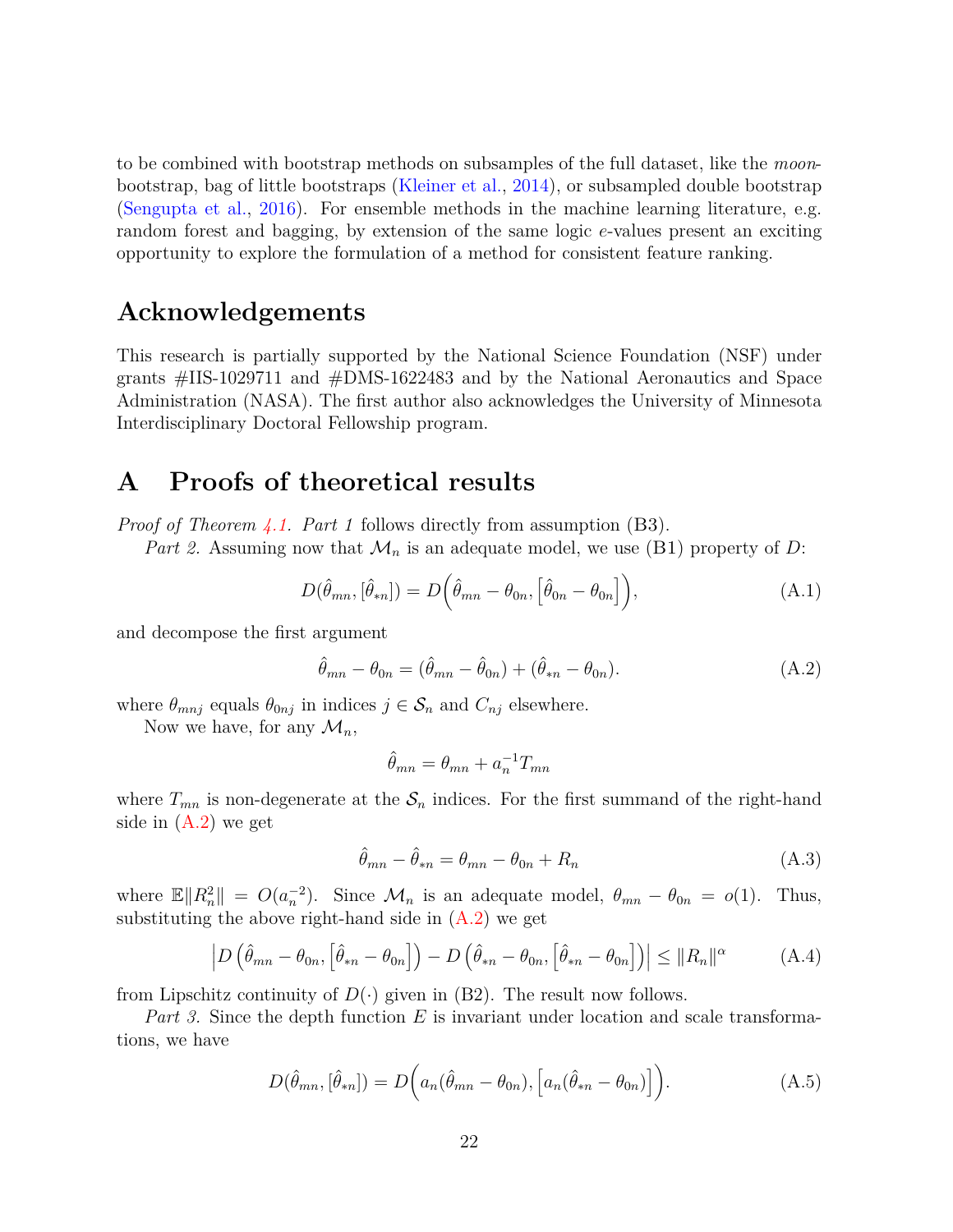Decomposing the first argument,

$$
a_n(\hat{\theta}_{mn} - \theta_{0n}) = a_n(\hat{\theta}_{mn} - \theta_{mn}) + a_n(\theta_{mn} - \theta_{0n}).
$$
\n(A.6)

Since  $\mathcal{M}_n$  is inadequate, given  $\delta > 0$  there exists a subsequence indexed by  $j_n$  such that  $|C_{nj_n} - \theta_{0j_n}| > \delta$  for all *n*. The result follows by application of condition (B4).  $\Box$ 

*Proof of Theorem [4.2.](#page-11-1)* Several derivations here are similar to those of the proof of Theorem [4.1.](#page-11-2) Consequently we skip some details.

We have

$$
D\left(\hat{\theta}_{r_1mn},\left[\hat{\theta}_{r*n}\right]\right) = D\left(\frac{a_n}{\tau_n}\left(\hat{\theta}_{r_1mn} - \hat{\theta}_{*n}\right), \left[\frac{a_n}{\tau_n}\left(\hat{\theta}_{r*n} - \hat{\theta}_{*n}\right)\right]\right)
$$
  
= 
$$
D\left(\frac{a_n}{\tau_n}\left(\hat{\theta}_{r_1mn} - \hat{\theta}_{mn}\right) - \frac{a_n}{\tau_n}\left(\hat{\theta}_{mn} - \hat{\theta}_{*n}\right), \left[\frac{a_n}{\tau_n}\left(\hat{\theta}_{r*n} - \hat{\theta}_{*n}\right)\right]\right).
$$

Conditional on the data,  $(a_n/\tau_n)(\hat{\theta}_{r_1mn} - \hat{\theta}_{mn})$  has the same weak limit as  $a_n(\hat{\theta}_{mn} - \theta_{mn})$ , and  $(A.3)$  and  $\tau_n \to \infty$  combine to give

$$
\frac{a_n}{\tau_n} \left( \hat{\theta}_{mn} - \hat{\theta}_{*n} \right) \stackrel{P}{\to} 0
$$

as  $n \to \infty$ . The results follow directly now.

*Proof of Theorem [4.3.](#page-12-0)* Since we are dealing with a finite sequence of nested models, it is enough to prove that  $e_n(M_{1n}) > e_n(M_{2n})$  for large enough *n*, when both  $M_{1n}$  and  $M_{2n}$ are strictly adequate models and  $\mathcal{M}_{1n} \prec \mathcal{M}_{2n}$ .

Suppose  $\mathbb{T}_0 = \mathcal{E}(0_p, I_p, g)$ . Affine invariance implies invariant to rotational transformations, and since the evaluation functions we consider decrease along any ray from the origin because of (B5),  $E(\theta, \mathbb{T}_0)$  is a monotonocally decreasing function of  $\|\theta\|$  for any  $\theta \in \mathbb{R}^p$ . Now consider the models  $\mathcal{M}_{1n}^0$ ,  $\mathcal{M}_{2n}^0$  that have 0 in all indices outside  $\mathcal{S}_{1n}$  and  $\mathcal{S}_{2n}$ , respectively. Take some  $\theta_{10} \in \Theta_{1n}^0$ , which is the parameter space corresponding to  $\mathcal{M}_{1n}^0$ , and replace its (zero) entries at indices  $j \in S_{2n} \setminus S_{1n}$  by some non-zero  $\delta \in \mathbb{R}^{p-|S_{2n} \setminus S_{1n}|}$ . Denote it by  $\theta_{1\delta}$ . Then we shall have

$$
\theta_{1\delta}^T \theta_{1\delta} > \theta_{10}^T \theta_{10} \Rightarrow D(\theta_{10}, \mathbb{T}_0) > D(\theta_{1\delta}, \mathbb{T}_0)
$$
  

$$
\Rightarrow \mathbb{E}_{s1} D(\theta_{10}, \mathbb{T}_0) > \mathbb{E}_{s1} D(\theta_{1\delta}, \mathbb{T}_0)
$$

where  $\mathbb{E}_{s1}$  denotes the expectation taken over the marginal of the distributional argument T<sub>0</sub> at indices  $S_{1n}$ . Notice now that by construction  $\theta_{1\delta} \in \Theta_{2n}^0$ , the parameter space corresponding to  $\mathcal{M}_{2n}^0$ , and since the above holds for all possible  $\delta$ , we can take expectation over indices  $S_{2n} \setminus S_{1n}$  in both sides to obtain  $\mathbb{E}_{s1}D(\theta_{10}, \mathbb{T}_0) > \mathbb{E}_{s2}D(\theta_{20}, \mathbb{T}_0)$ , with  $\theta_{20}$ denoting a general element in  $\Theta_{20}$ .

Combining (A1) and (A2) we get  $a_n V_n^{-1/2} (\hat{\theta}_{*n} - \theta_{0n}) \leadsto \mathbb{T}_0$ . Denote  $\mathbb{T}_n = [a_n V_n^{-1/2} (\hat{\theta}_{*n} - \theta_{0n})]$  $(\theta_{0n})$ , and choose a positive  $\epsilon < (\mathbb{E}_{s1}D(\theta_{10}, \mathbb{T}_0) - \mathbb{E}_{s2}D(\theta_{20}, \mathbb{T}_0))/2$ . Then, for large enough *n* we shall have

$$
|D(\theta_{10}, \mathbb{T}_n) - D(\theta_{10}, \mathbb{T}_0)| < \epsilon \quad \Rightarrow \quad |\mathbb{E}_{s1} D(\theta_{10}, \mathbb{T}_n) - \mathbb{E}_{s1} D(\theta_{10}, \mathbb{T}_0)| < \epsilon
$$

 $\Box$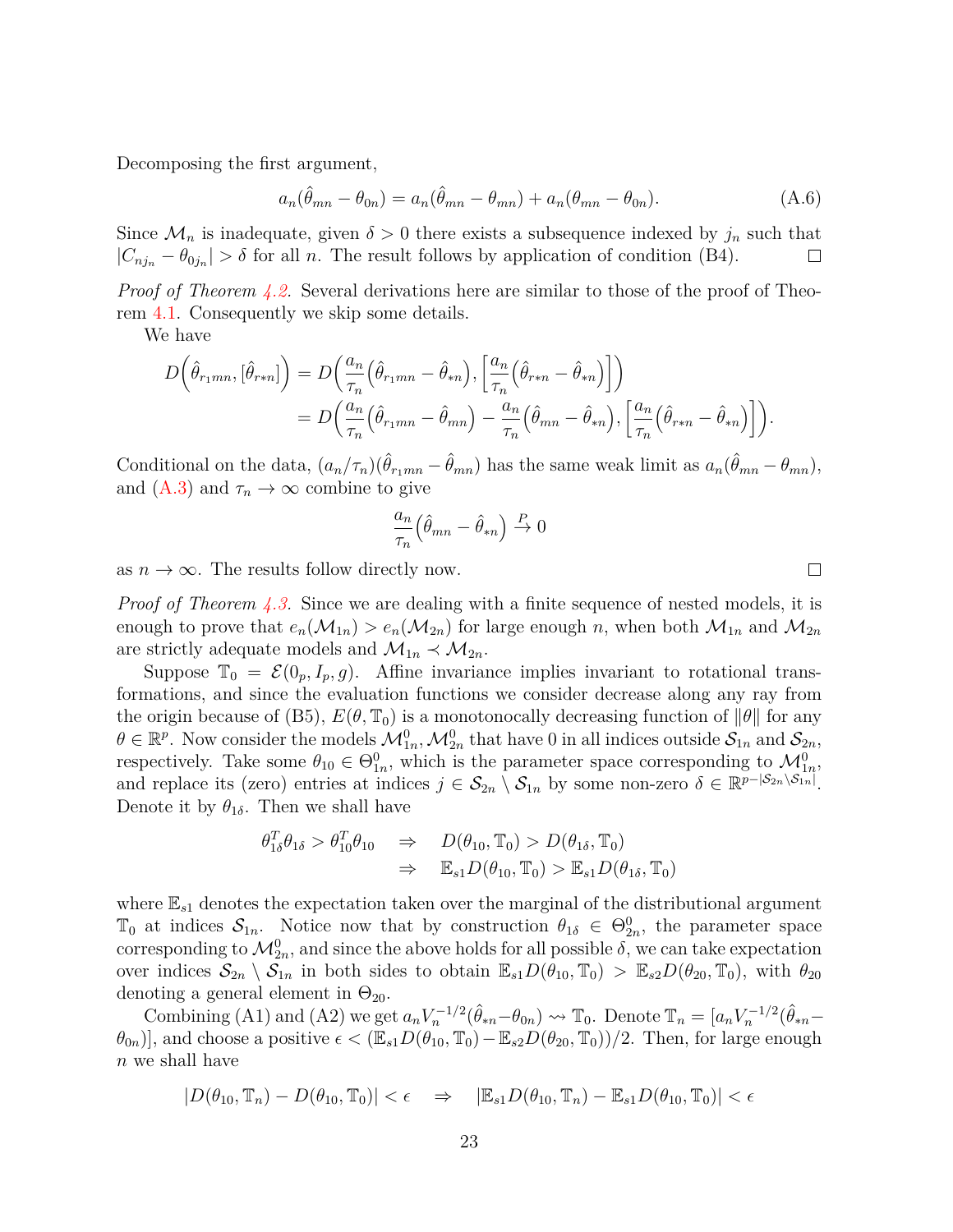following condition (B4). Similarly we have  $|\mathbb{E}_{s2}D(\theta_{20}, \mathbb{T}_n) - \mathbb{E}_{s2}D(\theta_{20}, \mathbb{T}_0)| < \epsilon$  for the same *n* for which the above holds. This implies  $\mathbb{E}_{s1}D(\theta_{10}, \mathbb{T}_n) > \mathbb{E}_{s2}D(\theta_{20}, \mathbb{T}_n)$ .

Now apply the affine transformation  $t(\theta_n) = V_n^{1/2} \theta_n / a_n + \theta_{0n}$  to both arguments of the depth function above. This will keep the depths constant following affine invariance, i.e.  $D(t(\theta_{10}), [\hat{\theta}_{*n}]) = D(\theta_{10}, \mathbb{T}_n)$  and  $D(t(\theta_{20}), [\hat{\theta}_{*n}]) = D(\theta_{20}, \mathbb{T}_n)$ . Since this transformation maps  $\Theta_{1n}^0$  to  $\Theta_{1n}$ , the parameter space corresonding to  $\mathcal{M}_{1n}$ , we get  $\mathbb{E}_{s1}D(t(\theta_{10}), [\hat{\theta}_{*n}]) >$  $\mathbb{E}_{s2}D(t(\hat{\theta}_{20}), [\hat{\theta}_{*n}]),$  i.e.  $e_n(\mathcal{M}_{1n}) > e_n(\mathcal{M}_{2n}).$ 

For any inadequate model  $\mathcal{M}_{jn}$ ,  $k < j \leq K$ , suppose  $N_{jn}$  is the integer such that  $e_{n_1}(\mathcal{M}_{jn_1}) \leq e_{n_1}(\mathcal{M}_{*n_1})$  for all  $n_1 > N_{jn}$ . Part 3 of Theorem [4.1](#page-11-2) ensures that such an integer exists for every inadequate model. Now define  $N = \max_{k \leq j \leq K} N_{jn}$ . Thus  $e_{n_1}(\mathcal{M}_{*n_1})$  is larger than *e*-values of all inadequate models  $\mathcal{M}_{jn_1}$  for  $k < j \leq K$ .  $\Box$ 

*Proof of Corollary* [4.1.](#page-12-1) By construction,  $\mathcal{M}_0$  is nested in all other adequate models in  $M_0$ . Hence Theorem [4.3](#page-12-0) implies  $e_n(\mathcal{M}_0) > e_n(\mathcal{M}^{ad}) > e_n(\mathcal{M}^{inad})$  for any adequate model  $\mathcal{M}^{ad}$  and inadequate model  $\mathcal{M}^{inad}$  in  $\mathbb{M}_0$  and large enough *n*.  $\Box$ 

*Proof of Corollary* [4.2.](#page-12-3) Consider  $j \in S_0$ . Then  $\theta_0 \notin M_{-j}$ , hence  $M_{-j}$  is inadequate. By choice of *n*<sup>1</sup> from Corollary [4.1,](#page-12-1) *e*-values of all inadequate models are less than that of  $\mathcal{M}_{*}$ , hence  $e_{n_1}(\mathcal{M}_{-j}) < e_{n_1}(\mathcal{M}_{*})$ .

On the other hand, suppose there exists a *j* such that  $e_{n_1}(\mathcal{M}_{-j}) \leq e_{n_1}(\mathcal{M}_{*})$  but *j* ∉  $S_0$ . Now *j* ∉  $S_0$  means that  $\mathcal{M}_{-j}$  is an adequate model. Since  $\mathcal{M}_{-j}$  is nested within  $\mathcal{M}_*$  for any *j*, and the full model is always adequate, we have  $e_{n_1}(\mathcal{M}_{-j}) > e_{n_1}(\mathcal{M}_*)$  by Theorem [4.3:](#page-12-0) leading to a contradiction and thus completing the proof.  $\Box$ 

*Proof of Corollary [4.3.](#page-13-3)* Corollary [4.2](#page-12-3) implies that

$$
\mathcal{S}_0 = \{j : e_n(\mathcal{M}_{-j}) < e_n(\mathcal{M}_*)\}
$$

Now define  $\bar{S}_0 = \{j : e_{rn}(\mathcal{M}_{-j}) < e_{rn}(\mathcal{M}_*)\}$ . Theorem [4.2](#page-11-1) implies that

$$
e_{rn}(\mathcal{M}_{-j}) = e_n(\mathcal{M}_{-j}) + R_{jn}
$$

$$
e_{rn}(\mathcal{M}_*) = e_n(\mathcal{M}_*) + R_{*n}
$$

such that  $\mathbb{E}_r |R_{*n}|^2 = o_P(1)$  and  $\mathbb{E}_r |R_{jn}|^2 = o_P(1)$  for all *j*. Hence  $P_1(\bar{S}_0 = S_0) \to 1$ as  $n \to \infty$ ,  $P_1$  being probability conditional on the data. Similarly one can prove that the probability conditional on the bootstrap samples that  $\bar{S}_0 = \dot{\tilde{S}}_0$  holds goes to 1 as  $R, R_1 \rightarrow \infty$ , which completes the proof.  $\Box$ 

## **References**

<span id="page-23-0"></span>Akaike, H. (1970). Statistical predictor identification. *Ann. Inst. Statist. Math.*, 22(1):203– 217.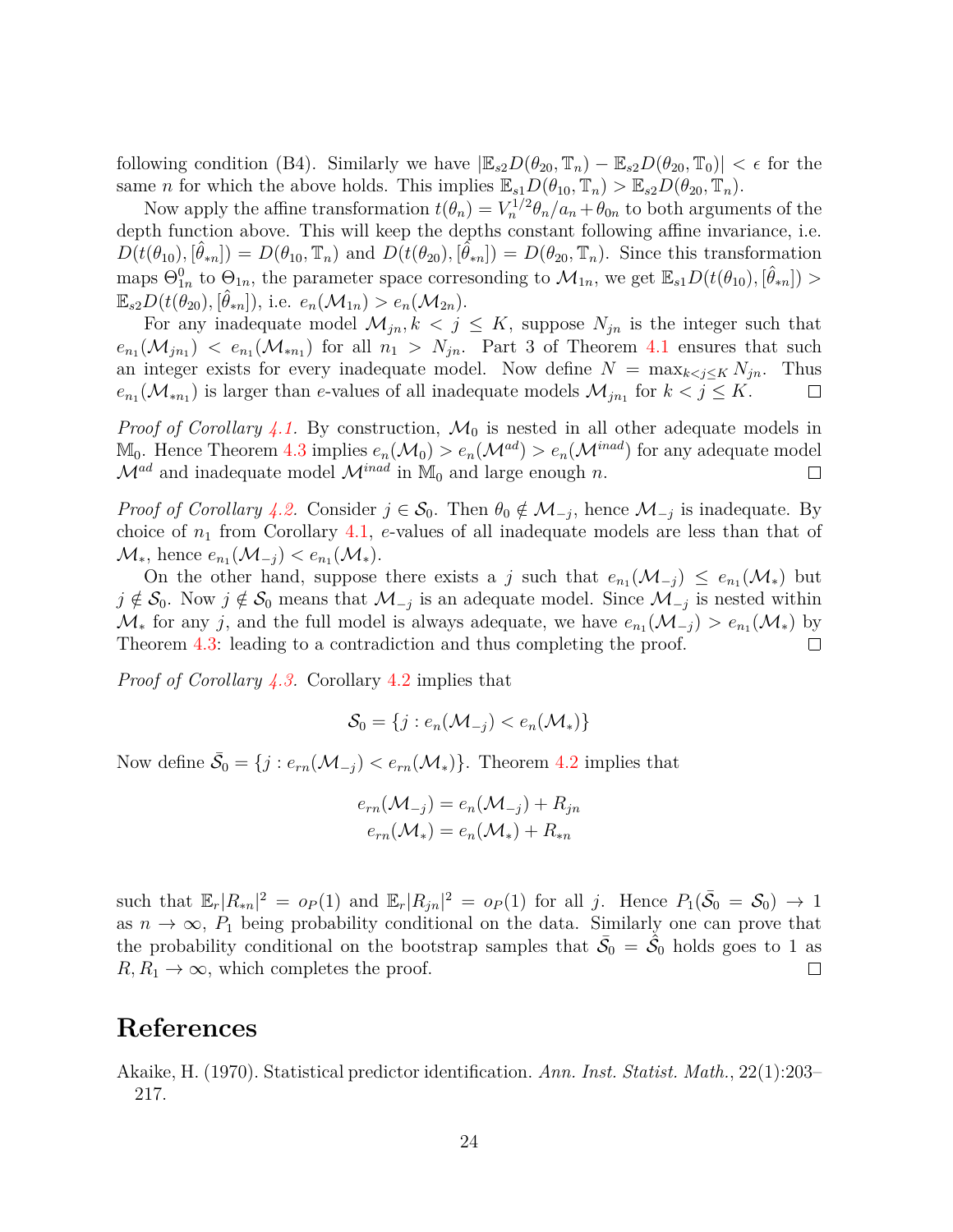- <span id="page-24-0"></span>Bertsimas, D., King, A., and Mazumder, R. (2016). Best Subset Selection via a Modern Optimization Lens. *Ann. Statist.*, 44(2):813–852.
- <span id="page-24-7"></span>Bondell, H. D., Krishna, A., and Ghosh, S. K. (2010). Joint variable selection for fixed and random effects in linear mixed-effects models. *Biometrics*, 66(4):1069–1077.
- <span id="page-24-2"></span>Bose, A. and Chatterjee, S. (2003). Generalized bootstrap for estimators of minimizers of convex functions. *J. Stat. Plan. Inference*, 117(2):225–239.
- <span id="page-24-6"></span>Candes, E. and Tao, T. (2007). The Dantzig selector: Statistical estimation when *p* is much larger than *n*. *Ann. Statist.*, 35(6):2313–2351.
- <span id="page-24-4"></span>Chatterjee, S. and Bose, A. (2005). Generalized bootstrap for estimating equations. *Ann. Statist.*, 33(1):414–436.
- <span id="page-24-12"></span>Dietz, L. and Chatterjee, S. (2014). Logit-normal mixed model for Indian monsoon precipitation. *Nonlin. Proc. Geophys.*, 21:934–953.
- <span id="page-24-13"></span>Dietz, L. and Chatterjee, S. (2015). Extreme thresholds in Indian monsoon precipitation using logit-Normal mixed models. In *Machine Learning and Data Mining Approaches to Climate Science*, pages 239–246. Springer, New York, NY, USA.
- <span id="page-24-5"></span>Fan, J. and Lv, J. (2008). Sure Independence Screening for Ultrahigh Dimensional Feature Space. *J. R. Statist. Soc. B*, 70:849–911.
- <span id="page-24-8"></span>Fan, Y. and Li, R. (2012). Variable selection in linear mixed effects models. *Ann. Statist.*, 40(4):2043–2068.
- <span id="page-24-3"></span>Fang, K. T., Kotz, S., and Ng, K. W. (1990). *Symmetric multivariate and related distributions. Monographs on Statistics and Applied Probability*, volume 36. Chapman and Hall Ltd., London.
- <span id="page-24-11"></span>Ghosh, S., Luniya, V., and Gupta, A. (2009). Trend analysis of indian summer monsoon rainfall at different spatial scales. *Atmos. Sci. Lett.*, 10:285–290.
- <span id="page-24-10"></span>Goswami, B., Venugopal, V., Sengupta, D., Madhusoodanan, M. S., and Xavier, P. K. (2006). Increasing trend of extreme rain events over india in a warming environment. *Science*, 314:1442–1445.
- <span id="page-24-1"></span>Jiang, J., Rao, J. S., Gu, Z., and Nguyen, T. (2008). Fence methods for mixed model selection. *Ann. Statist.*, 36(4):1669–1692.
- <span id="page-24-14"></span>Kleiner, A., Talwalkar, A., Sarkar, P., and Jordan, M. I. (2014). A scalable bootstrap for massive data. *J. R. Statist. Soc. B*, 76(4):765–814.
- <span id="page-24-9"></span>Knutti, R., Furrer, R., Tebaldi, C., Cermak, J., and Meehl, G. A. (2010). Challenges in combining projections from multiple climate models. *J. Clim.*, 23(10):2739–2758.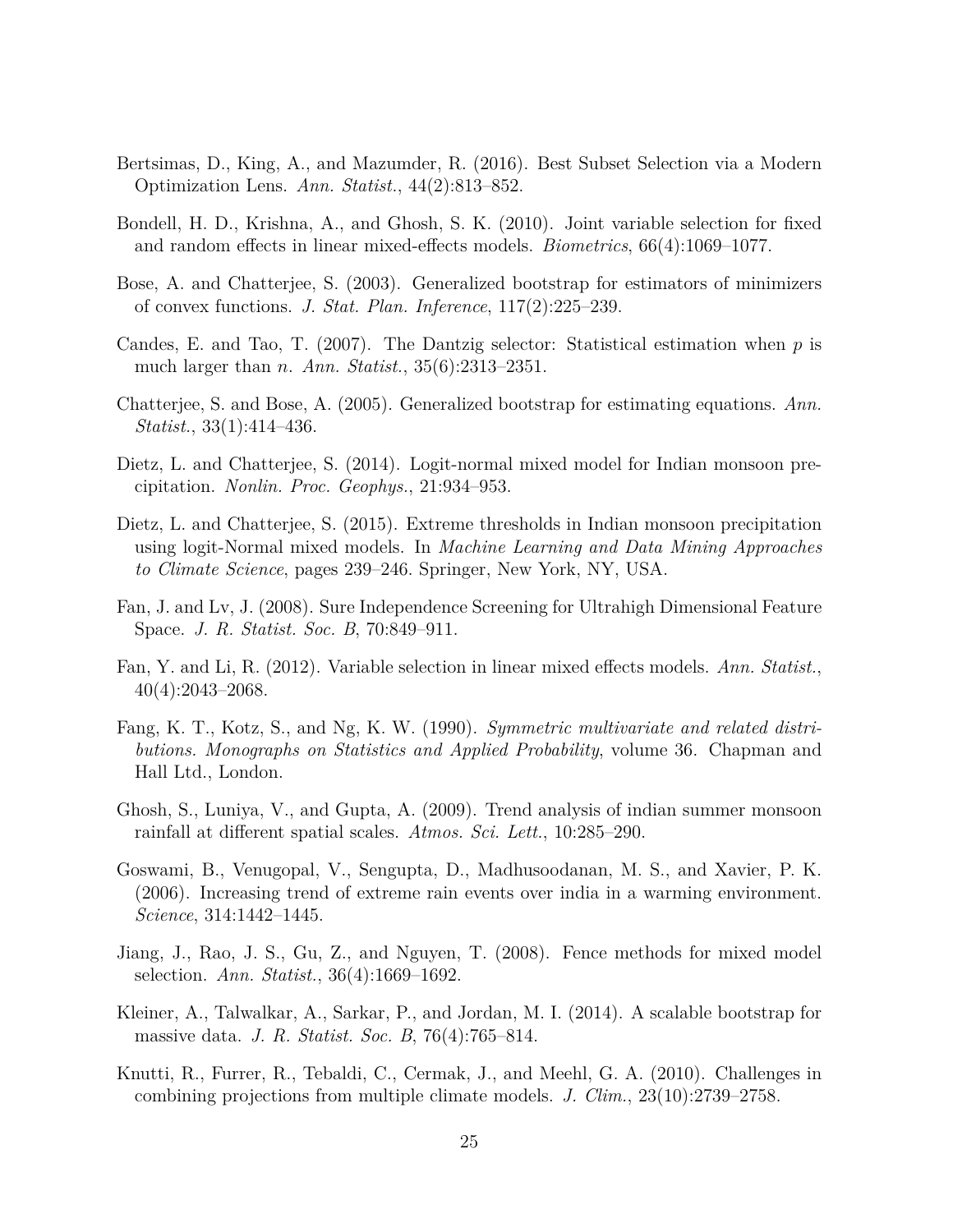- <span id="page-25-12"></span>Krishnamurthy, V. and Kinter III, J. L. (2003). The Indian monsoon and its relation to global climate variability. In Rodo, X. and Comin, F. A., editors, *Global Climate: Current Research and Uncertainties in the Climate System*, pages 186–236. Springer.
- <span id="page-25-11"></span>Krishnamurty, C. K. B., Lall, U., and Kwon, H.-H. (2009). Changing frequencey and intensity of rainfall extremes over india from 1951 to 2003. *J. Clim.*, 22(18):4737–4746.
- <span id="page-25-0"></span>Lai, R. C. S., Hannig, J., and Lee, T. C. M. (2015). Generalized Fiducial Inference for Ultrahigh-Dimensional Regression. *J. Amer. Statist. Assoc.*, 110(510):760–772.
- <span id="page-25-5"></span>Liu, R. and Singh, K. (1993). A Quality Index Based on Data Depth and Multivariate Rank Tests. *J. Amer. Statist. Assoc.*, 88:252–260.
- <span id="page-25-3"></span>Meza, J. and Lahiri, P. (2005). A note on the  $C_p$  statistic under the nested error regression model. *Surv. Methodol.*, 31:105–109.
- <span id="page-25-6"></span>Michel, R. and Pfanzagl, J. (1971). The accuracy of the normal approximation for minimum contrast estimates. Zeitschrift für Wahrscheinlichkeitstheorie und Verwandte *Gebiete*, 18(1):73–84.
- <span id="page-25-13"></span>Moon, J.-Y., Wang, B., Ha, K.-J., and Lee, J.-Y. (2013). Teleconnections associated with Northern Hemisphere summer monsoon intraseasonal oscillation. *Clim. Dyn.*, 40(11- 12):2761–2774.
- <span id="page-25-9"></span>Mosler, K. (2013). Depth statistics. In Becker, C., Fried, R., and Kuhnt, S., editors, *Robustness and Complex Data Structures*, pages 17–34. Springer Berlin Heidelberg.
- <span id="page-25-8"></span>Narisetty, N. N. and He, X. (2014). Bayesian variable selection with shrinking and diffusing priors. *Ann. Statist.*, 42:789–817.
- <span id="page-25-1"></span>Natarajan, B. K. (1995). Sparse Approximate Solutions to Linear Systems. *Siam. J. Comput.*, 24:227–234.
- <span id="page-25-2"></span>Nguyen, T. and Jiang, J. (2014). Restricted fence method for covariate selection in longitudinal data analysis. *Biostatistics*, 13(2):303–314.
- <span id="page-25-10"></span>Peng, H. and Lu, Y. (2012). Model selection in linear mixed effect models. *J. Multivar. Anal.*, 109:109–129.
- <span id="page-25-7"></span>Pfanzagl, J. (1969). On the measurability and consistency of minimum contrast estimates. *Metrika*, 14(1):249–272.
- <span id="page-25-4"></span>Ronchetti, E. (2000). *Data Segmentation and Model Selection for Computer Vision: A Statistical Approach*, chapter Robust Regression Methods and Model Selection. Springer. pp 31–40.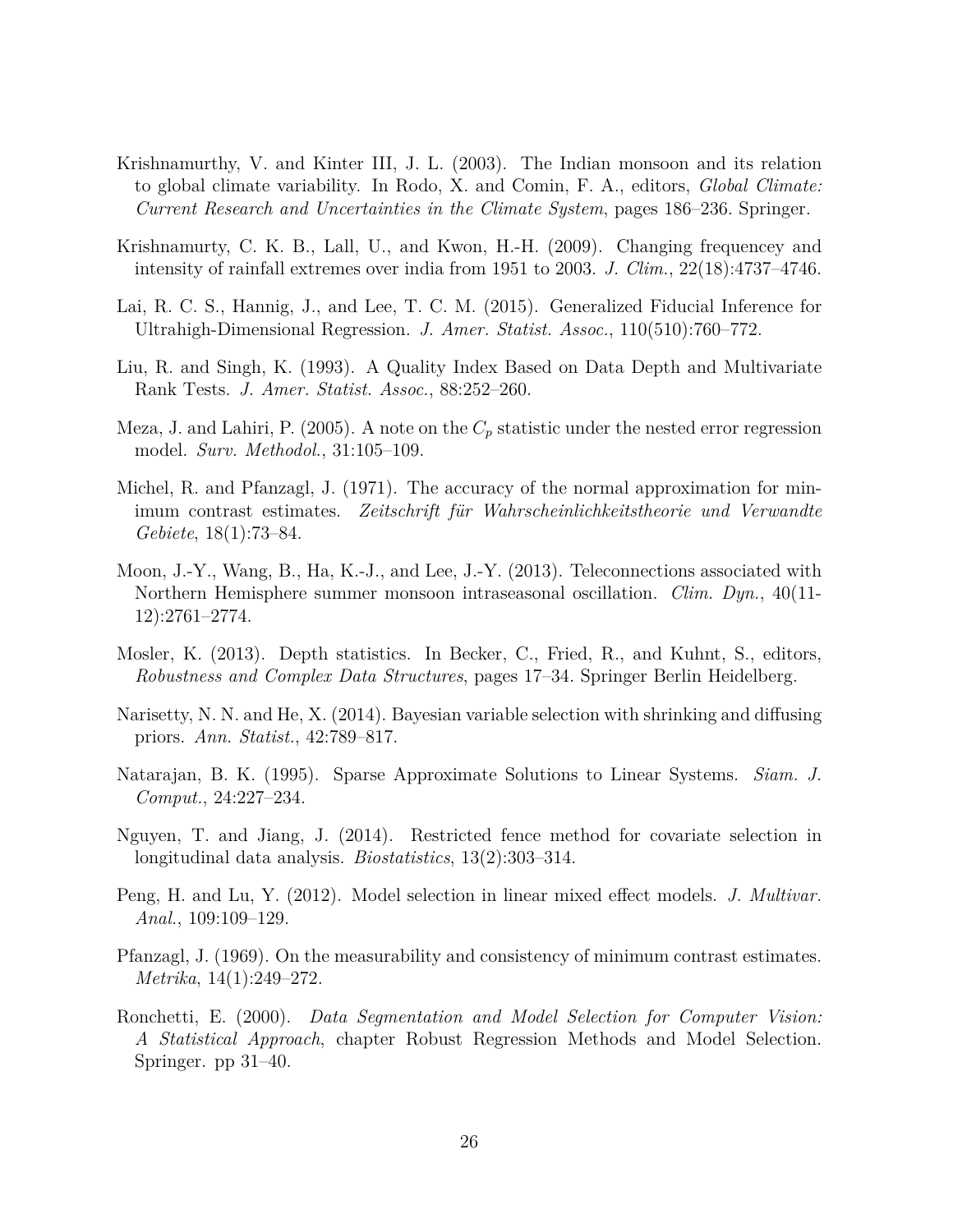- <span id="page-26-9"></span>Ro˘ckov`a, V. and George, E. I. (2016). The Spike-and-Slab LASSO. *J. Amer. Statist. Assoc.*, 0:0–0.
- <span id="page-26-0"></span>Schwarz, G. (1978). Estimating the dimension of a model. *Ann. Statist.*, 6(2):461–464.
- <span id="page-26-15"></span>Sengupta, S., Volgushev, S., and Shao, X. (2016). A Subsampled Double Bootstrap for Massive Data. *J. Amer. Statist. Assoc.*, 111(515):1222–1232.
- <span id="page-26-1"></span>Shao, J. (1996). Bootstrap model selection. *J. Amer. Statist. Assoc.*, 91(434):655–665.
- <span id="page-26-14"></span>Singleton, A. and Toumi, R. (2012). Super-Clausius-Clapeyron scaling of rainfall in a model squall line. *Quat. J. R. Met. Soc.*, 139(671):334–339.
- <span id="page-26-2"></span>Tibshirani, R. (1996). Regression shrinkage and selection via the lasso. *J. R. Statist. Soc. B*, 58(267–288).
- <span id="page-26-11"></span>Trenberth, K. E. (2011). Changes in precipitation with climate change. *Clim. Res.*,  $47(1-2):123-138.$
- <span id="page-26-12"></span>Trenberth, K. E., Dai, A., Rasmussen, R. M., and Parsons, D. B. (2003). The changing character of precipitation. *Bull. Am. Meteorol. Soc.*, 84(9):1205–1217.
- <span id="page-26-8"></span>Tukey, J. W. (1975). Mathematics and picturing data. In James, R., editor, *Proceedings of the International Congress on Mathematics*, volume 2, pages 523–531.
- <span id="page-26-7"></span>Vaida, F. and Blanchard, S. (2005). Conditional Akaike information for mixed effects models. *J. Amer. Statist. Assoc.*, 93:120–131.
- <span id="page-26-13"></span>Wang, B., Ding, Q., Fu, X., Kang, I.-S., Jin, K., Shukla, J., and Doblas-Reyes, F. (2005). Fundamental challenge in simulation and prediction of summer monsoon rainfall. *Geophys. Res. Lett.*, 32(15).
- <span id="page-26-5"></span>Wang, L., Kim, Y., and Li, R. (2013). Calibrating Nonconvex Penalized Regression in Ultra-high Dimension. *Ann. Statist.*, 41:2505–2536.
- <span id="page-26-4"></span>Zhang, C.-H. and Zhang, S. S. (2014). Confidence intervals for low dimensional parameters in high dimensional linear models. *J. R. Statist. Soc. B*, 76(1):217–242.
- <span id="page-26-10"></span>Zhu, L.-P., Li, L., Li, R., and Zhu, L.-X. (2011). Model-Free Feature Screening for Ultrahigh-Dimensional Data. *J. Amer. Statist. Assoc.*, 106(496):1464–1475.
- <span id="page-26-3"></span>Zou, H. (2006). The Adaptive Lasso and Its Oracle Properties. *J. Amer. Statist. Assoc.*, 101:1418–1429.
- <span id="page-26-6"></span>Zou, H. and Li, R. (2008). One-step sparse estimates in nonconcave penalized likelihood models. *Ann. Statist.*, 36:1509–1533.